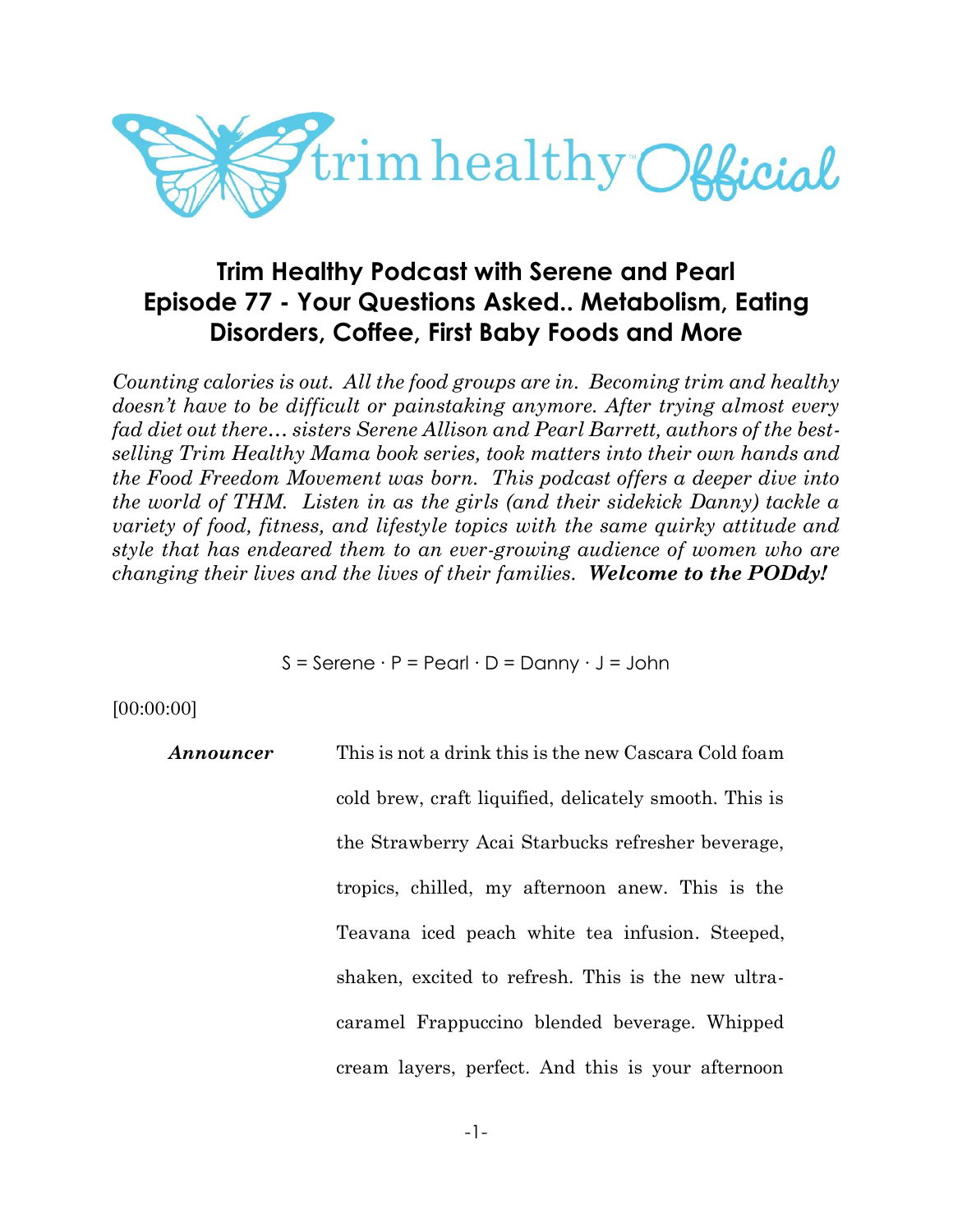made at Starbucks.

- S This is the PODdy with Serene and Pearl. Get it right. P-O-D-D-Y.
- D We are rolling on another episode of the Trim Healthy Podcast with Serene, Pearl and Danny. What is up world? What is up Serene and Pearl. We have a special today. Welcome to the Trim Healthy Special.
- S But this can be a good one though because we are hearing from you guys all about the PODdy.

[00:00:57]

- D When we say special, we mean Q&A format. You guys have written us with lots of questions, lots of encouragement. We love to read some of your feedback and holler backs. So, thank you for these wonderful things. Let us get cracking.
- P Yes, bring us some questions too, not just feedback Danny. I hope you have done your homework.
- D Alright, we have got good questions here. This is from a THM male: Hey Danny, I love your show Trim Healthy Man.
- P Is that real?
- D This is real.

-2-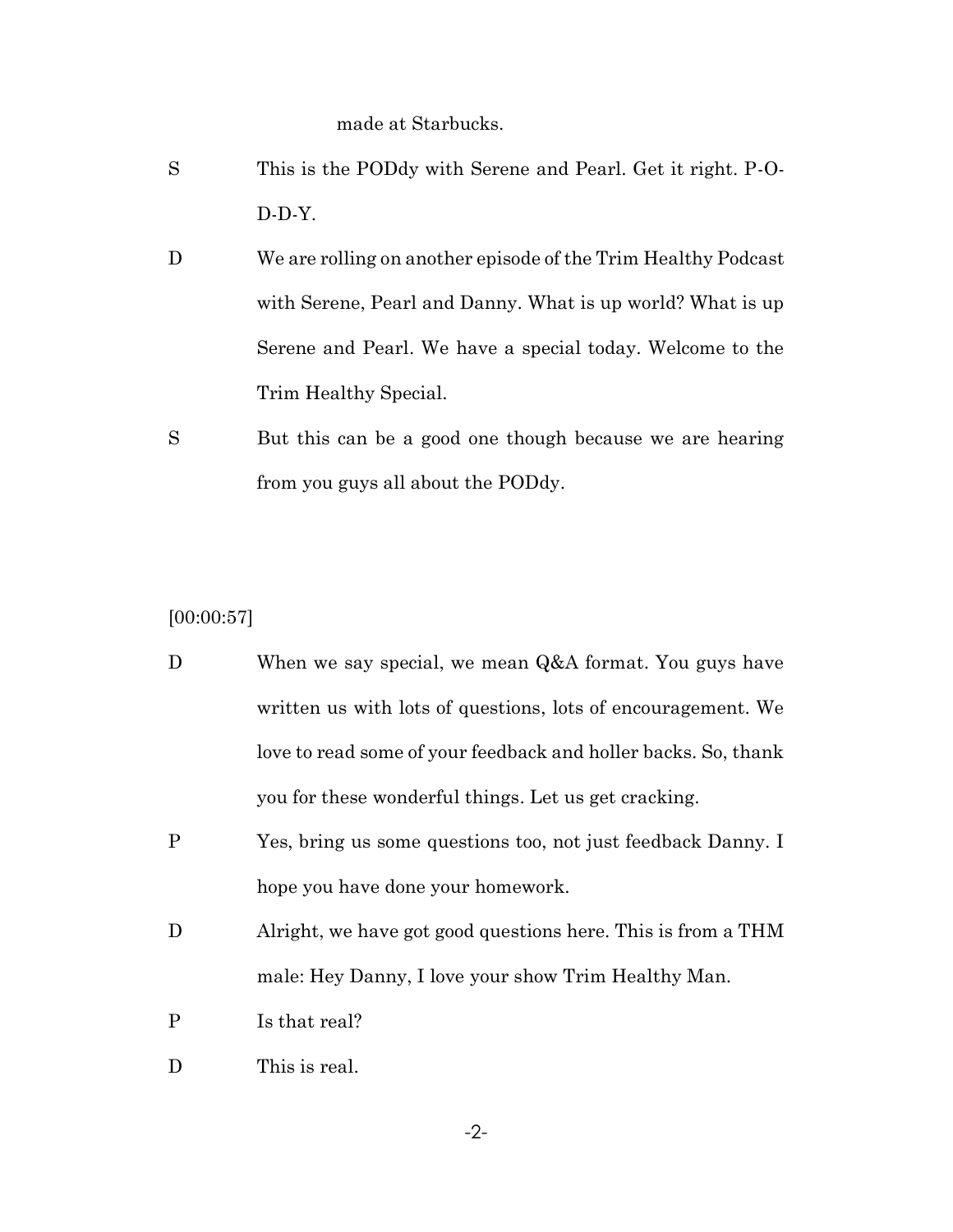| $\mathbf{P}$ | Hold on. The whole thing was addressed to you? |
|--------------|------------------------------------------------|
|--------------|------------------------------------------------|

- D No, not yet
- S He wants to take over the THM empire.
- D So far, is what I meant.
- P It does sound cuckoo but keep going.

[00:02:01]

- D Hey Danny, I love your show Trim Healthy Man. He might be talking about my Facebook page.
- P No, that is not a show.
- D It sort of is.
- P It is a page with 5,000 likes.
- D Once a week video, how many videos do you do a week?
- P It is all about quality but keep going.
- D I must let you know I have been one of the 17 men listening to the PODdy from the beginning. I am a serious coffee lover and all this talk about Guatemalan coffee with low acid has got me super excited. I have got Barrett's Esophagus. Is that with any relation to you?
- P I don't know about it, but I do know it is quite an aggressive form of Gerd.
- D What is Gerd?
- P Isn't it acid reflux?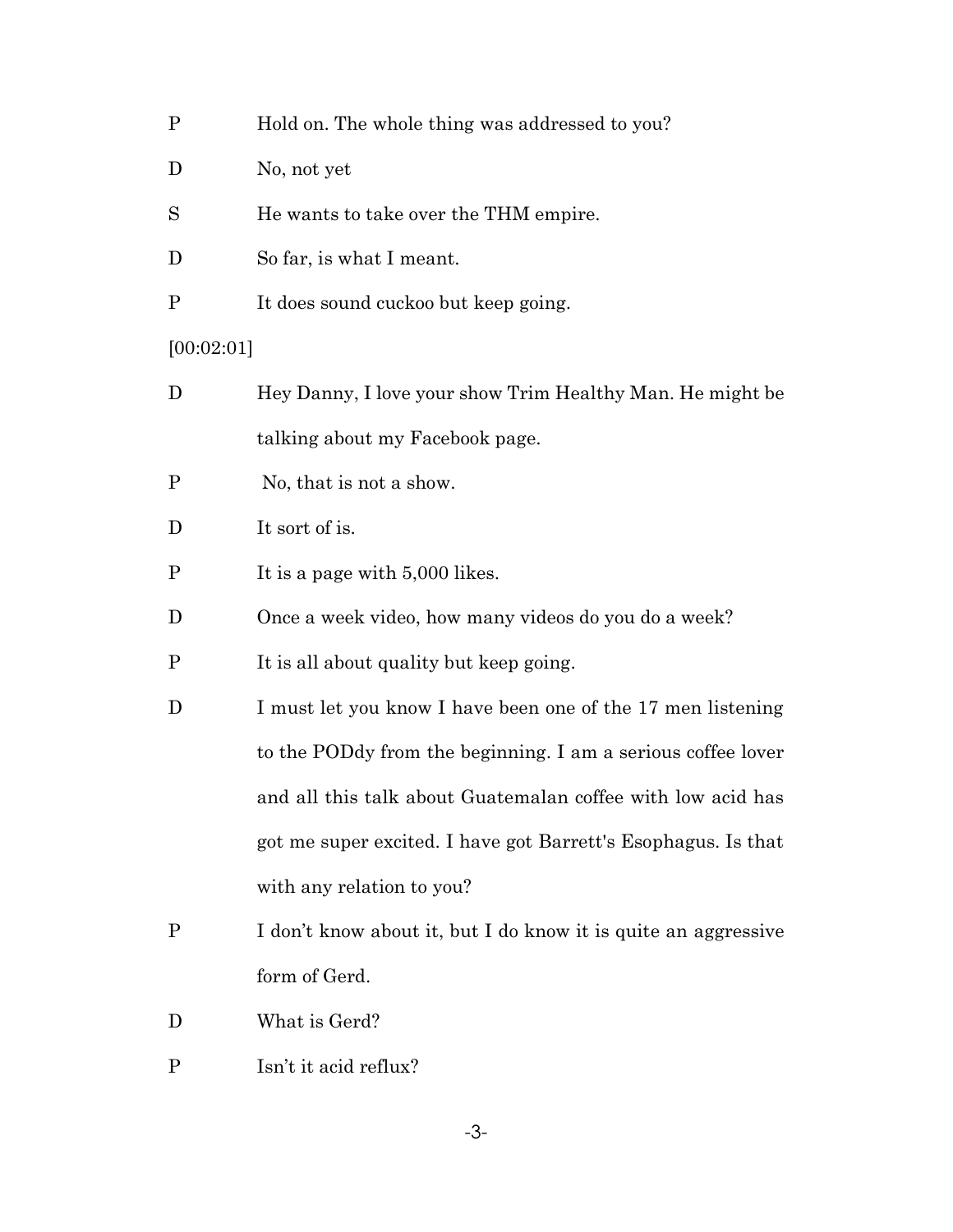D I thought Gerd was a Southern way to say good. [00:02:59]

P Acid reflux

D All right. He has Barrett's Esophagus...

- P But let us not say that he has Barrett's Esophagus. What is his name?
- D Robert
- P Robert, you are walking out of this mate.
- D I believe that too. I have what is previously known as Barrett's Esophagus, so, I need a low acid decaf coffee and the THM Hilltop/ Bird Drop coffee has me on the edge of my seat. Can we explain what the THM Hilltop Bird Drop coffee is?
- P I don't know where the Bird Drop came from.
- S I know where the Bird Drop came from. This guy, Robert, I am syncing with you. We talked about within this place, this beautiful township on the top of these high Guatemalan hills that you can only helicopter in or walk in for days or like scooter to a certain point, but you still have got to do a bit of walking. They have not done the usual which is to soft down the natural fauna and flora and then plant these trees that aren't native to the area, which basically gets rid of the good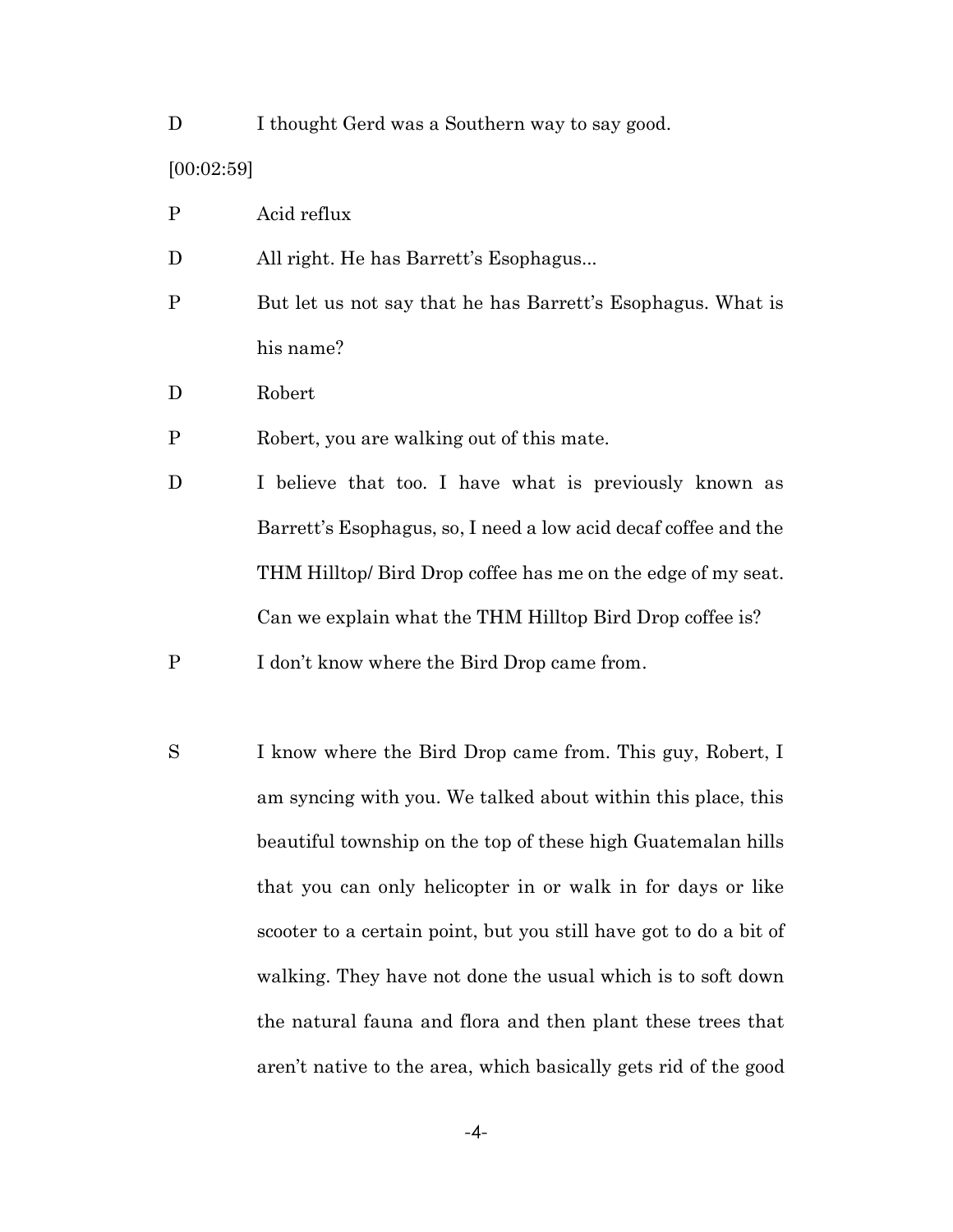bees and the birds that would normally be native to the area. So, they have kept the perfect ecosystem, so the birds are still there and still pooping.

[00:04:24]

- P The birds fertilize, and the bees pollinate.
- D You've heard it here. The "birds and the bees" on the Trim Healthy Podcast. Now, it has got him on the edge of his seat, so this big question that I am sure has only been asked once is when will THM be providing matcha and coffee? Love the information, craziness, you guys are putting out there for the world, keep up the good work and keep the rabbit trails short and narrow. Thank you, Robert,
- S Guess what? We have answered very little of his question and we have just been rabbit trailing about Gerd.
- D It is true, but we hadn't heard that yet. So, let us keep it short for Robert TH Man. When is matcha and coffee coming?
- P You know, whenever we give a date for things, we go two years over, so we cannot jinx ourselves and give a date. I do know with the coffee, this place on the hilltop that we are seeking it from, their next crop is for THM. I do know that. It is all ours. We bought the whole thing. Matcha, we are still in negotiations. People love their matcha and they have a high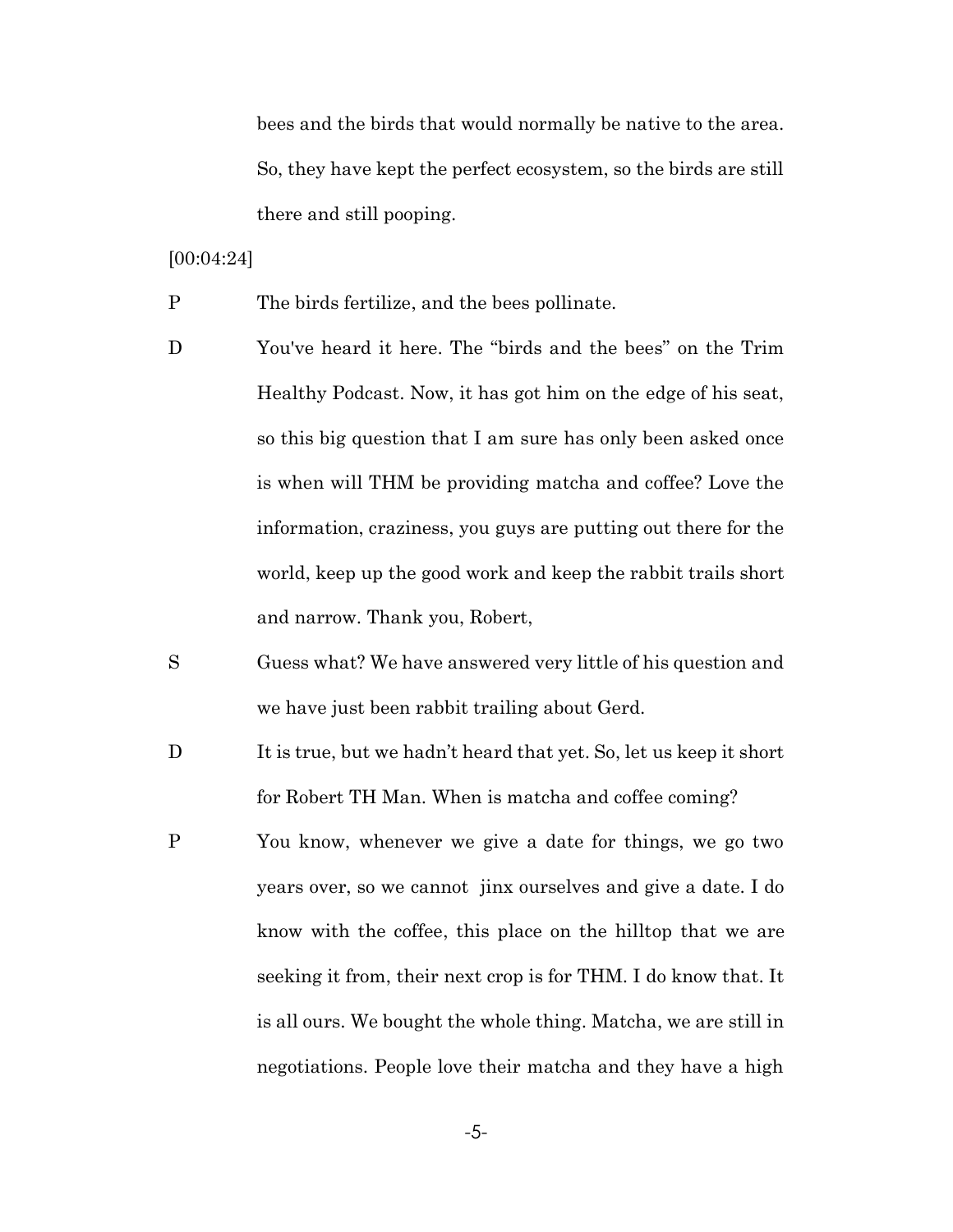price on it. It is like gold. So, Rob we are doing our best to get that price down before we bring it to you because right now we don't want to make you go broke.

S You can go right now on the internet and buy your \$50 matcha. we'd want to bring a good matcha with a better price than what is out there.

[00:05:52]

- P We didn't tell Robert much, but it is coming. And it is low acid because I can drink it and I don't get the bubbles. I'd always get the bubbles. I could feel the acid in most coffee even though I love coffee.
- D Is Espresso lower in acid or do we know?
- S I know that Espresso has more of the wonderful things about coffee that we love, that are like benefits to fighting disease.
- D Anti-oxidants and such
- S Yes, because it is pressed with the pressure, it allows for more of the nutrients to just be pressed in that little amount.
- D I'll say this Robert. I barely can drink coffee because it shoots me into the stratosphere with energy and I don't sleep for three days but it is also hard on my stomach and I find that low quantities like a treat are much better than a full cup of coffee. Next question,this one comes from Laura N. Hello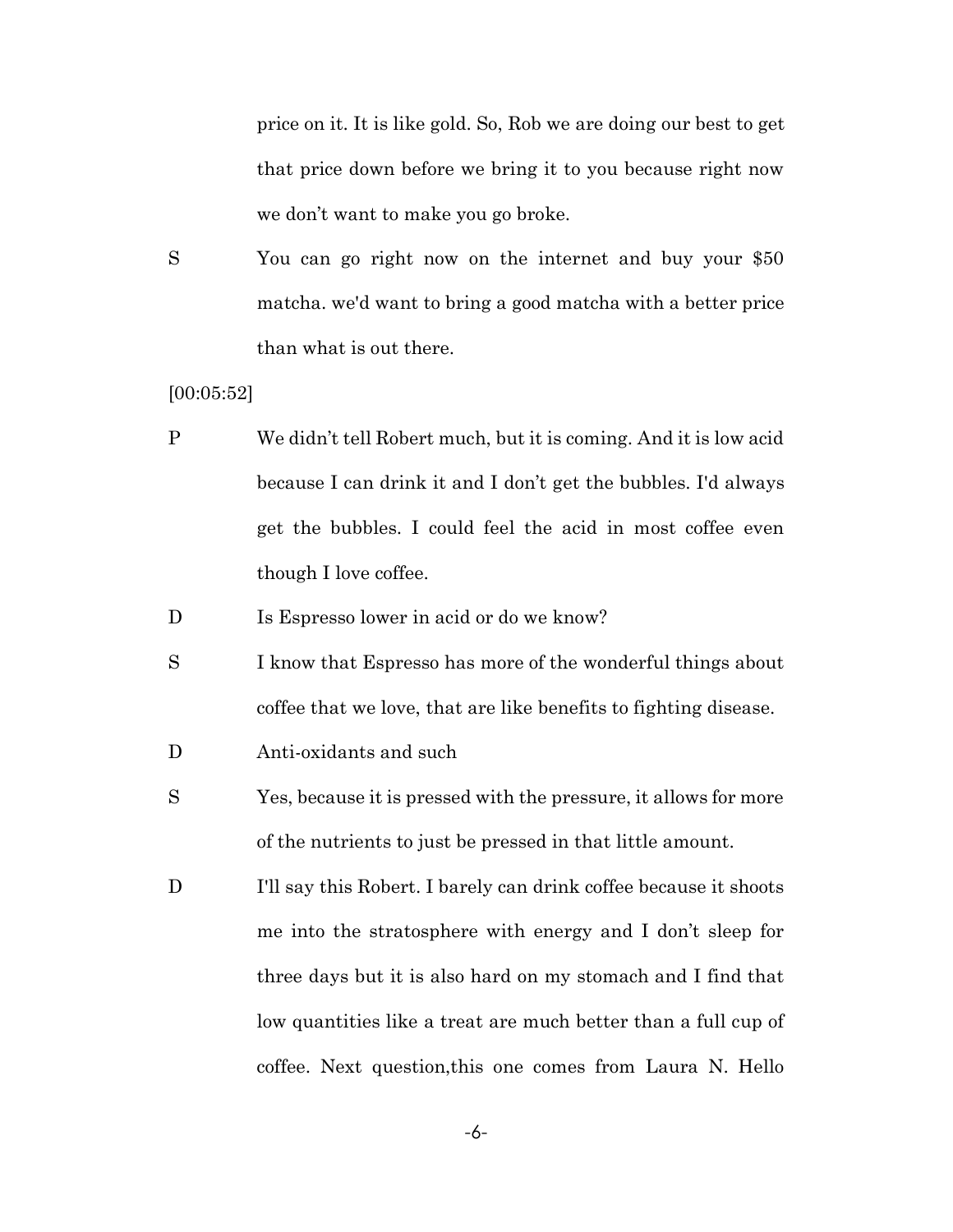Serene and Pearl. I am currently five months pregnant with my fourth child. Congrats, she has probably delivered by now. This is my first THM pregnancy and I have to say a big thank you to Serene and Pearl for giving me the tools I needed to make this pregnancy my best one yet.

[00:07:12]

- P Yes, I am so glad.
- D I feel amazingly healthy after implementing a lot of the THM principles.
- S Don't you love that? I love how people can gain ground during pregnancy, gain health. A lot of times pregnancy can be a time where people put their health on pause. Okay, we'll have this baby and then I will work on getting healthy.

D Does that set you back once the baby is delivered?

- S No, what I am saying is with Trim Healthy Mama, we don't drop people. We say, you can do this while pregnant. This is healthy. And it is something that can be done so easily.
- P But yes, it does set you back Danny. Because your blood sugar rises and stuff if you put your health on pause and go back to junk.
- S I see what Danny was saying.
- P Let us get back to Laura.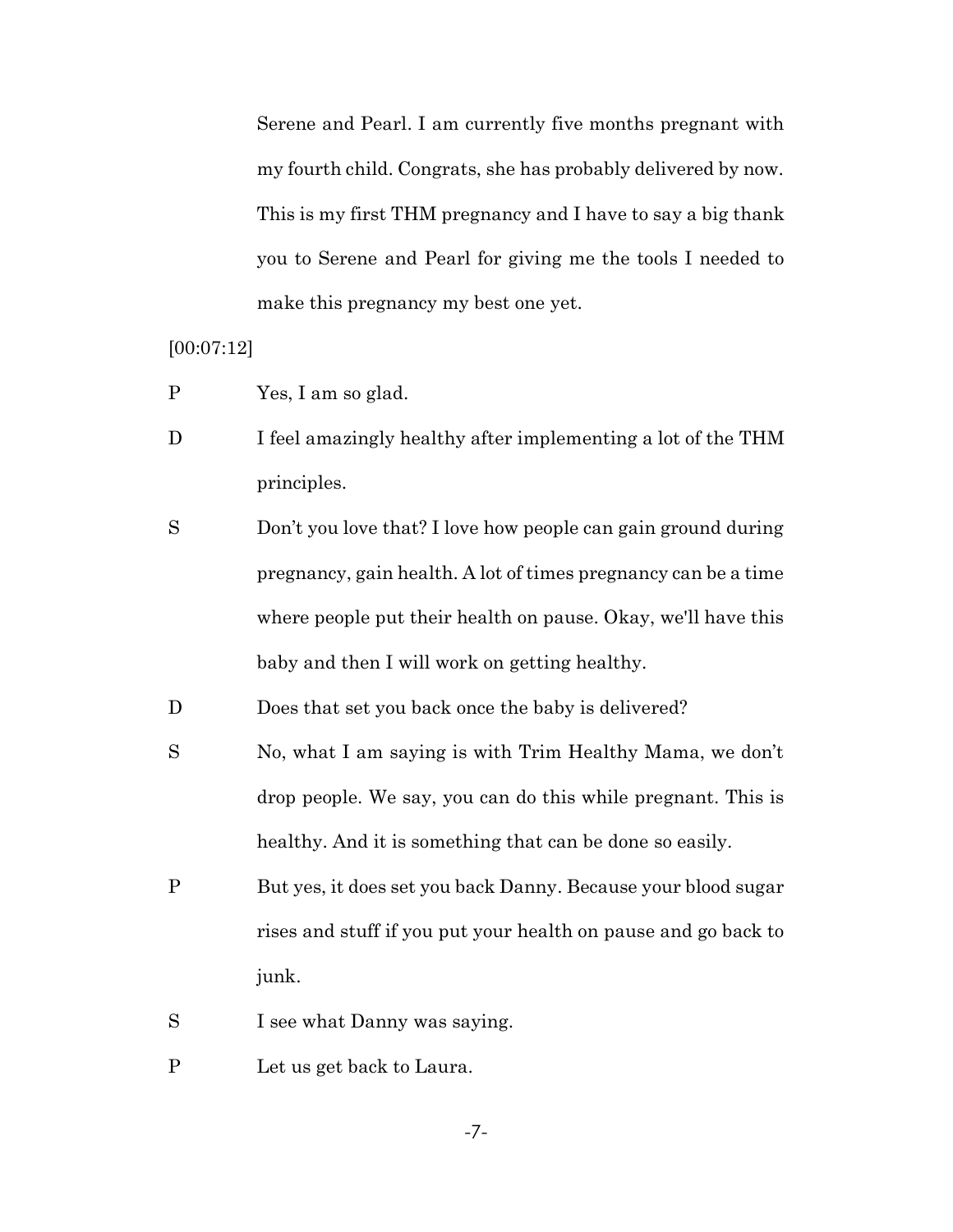D With all my babies, I, Laura, have struggled to breastfeed and have had to supplement with formula in the past. Do you have any suggestions about how I could healthily and safely?

[00:08:15]

|  | S | I do Laura. My heart goes out to you. |  |
|--|---|---------------------------------------|--|
|--|---|---------------------------------------|--|

- P He is not finished.
- S I couldn't wait to address that. Keep going.
- D Laura is not finished.
- S No, Danny is not finished. Danny wants to keep hearing the beautiful sound.
- D My sound, the most beautiful sound in the world.
- S But it is good to hear it. Danny was on vacation and now he is back, and it is fun to hear the Dan man.
- D So, she wants to helpfully and safely supplement her baby when that becomes necessary. I have researched ways to make homemade baby formula with the base ingredient being raw cow's milk. I have also searched high and low for readymade baby formulas I would consider worthy, but I have found none. Laura N.

[00:09:00]

S I have a whole lot of compassion for you Laura because I haven't had the same issue as you. I have been able to have a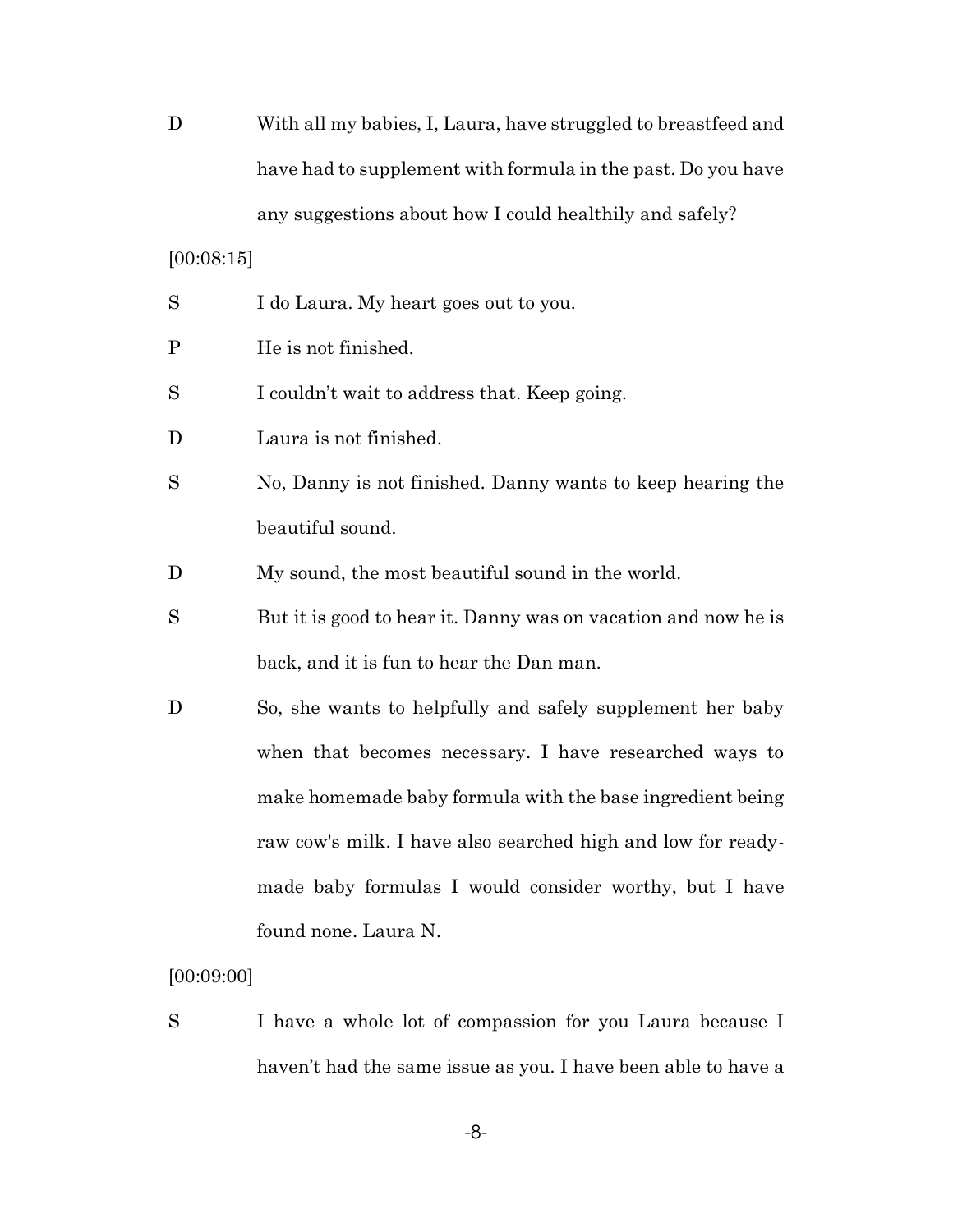milk supply except I did have a child that had some structural issues with his mouth where he couldn't latch properly and that did affect my supply and I couldn't provide milk for him. And my heart goes out to you. I would just be balling my eyes out and searching the internet for answers, so I feel your pain. And yes, I did discover a great, I am sure that you have even seen it, the Westin A. Price formula, you can just Google that. I use the raw cow's milk recipe. They have a recipe made from the liver, pastured liver. You freeze it...

P Hold on. What? You get liver from a cow and you freeze it?

- S Pastured. You buy it form a health food market or something like that. And so, there is no anything bad about it.
- P What do you do with the liver?
- S You make a formula. This is for babies that cannot handle dairy. They also have a bone stock formula too. They have three different formulas.
- P Okay, but you didn't do the liver formula?
- S No, I did the cow milk one. But there are three different formulas and you can sub goat's milk and they tell you what to change if you sub the goat's milk.
- P I remember you doing this and you used our gelatin in it. Right?

-9-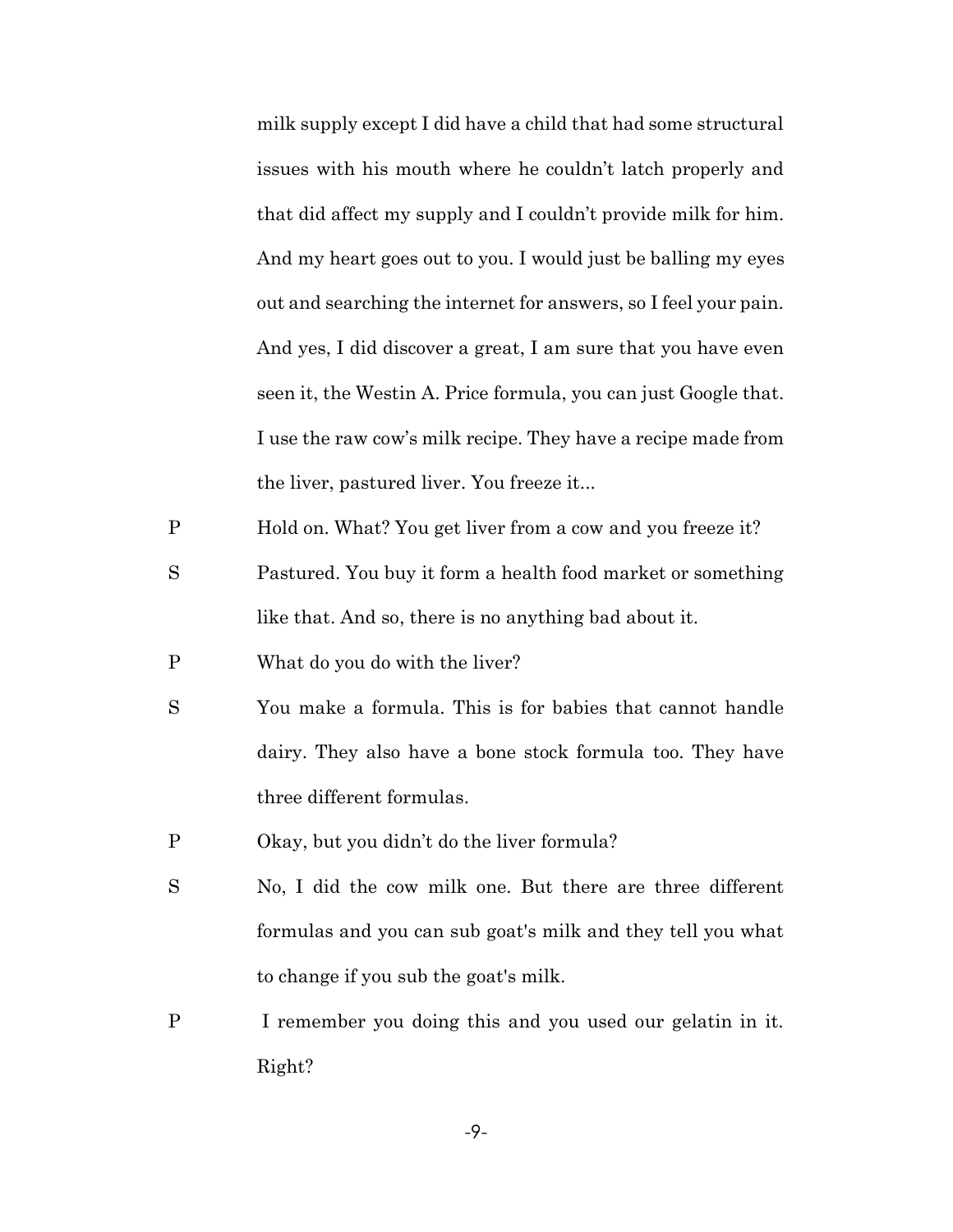## [00:10:23]

- S Yes, I did. It is a wonderful formula.
- P He thrived on that, didn't he/?
- S Yes, he thrived, Remmy thrived and this would be great for you to know, Laura, when I needed to supplement him, which was basically always, he nursed off me and got all that he could. This is my baby, Remnant, and then I put the Westin A. Price formula. I tried a pump to get whatever I could, but his mouth just couldn't draw my milk, so I couldn't get much supply to pump. But I'd put the Westin A. Price formula into something called a Lactaid and it has a little tiny tube that attaches to where the baby sucks and the baby gets all that you can give.
- P That would be the nipple.
- D Just call it the suck zone.
- S You put it near the suck zone and the baby gets all that formula. So, you still have that bonding.
- P And you are still getting the oxytocin. The sucking causes oxytocin in your body.
- S And because they are sucking at the breast, it encourages your milk to come in more and they start doing what they call a nutritive suck instead of just playing on it they start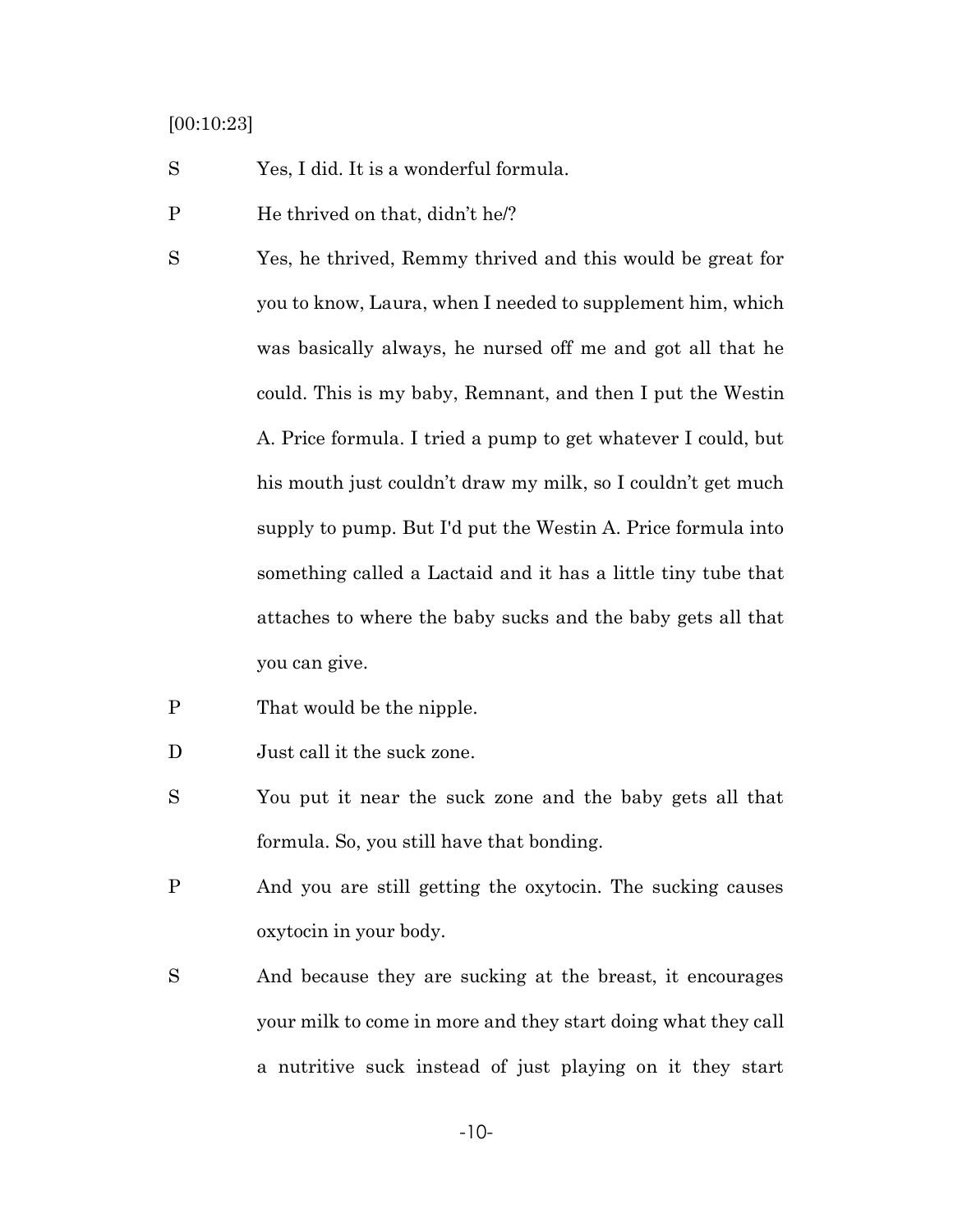drawing more. So, it teaches them how to suck better and you still get a wonderful supply. What I mean is when I finally stopped using the Lactaid I still had some drips in there when he was an older baby. When he stopped needing the formula he still got to breastfeed on my knee when he fell over and hurt his little foot when he was like 18 months. So, it was beautiful. So, I advise looking into the Lactaid and the Westin A. Price formula.

- P Good job, Serene.
- S Can I just say this quickly? There is two of these nursing tube systems out there. There is one that is like a hard bottle and you hang it around your neck. That is awful. The Lactaid system has got little tiny bags that they can warm up by sitting on your skin.
- P I remember that, you'd always have one around your skin.
- S So, do that one, the one with the little bags, not the hard plastic.
- D All right, moving right along. this one is just a big high five to us, but I want to read it because it is from the Amish community.
- P I have to say something before you read this email. I love that from the beginning, the Amish community and the Mennonite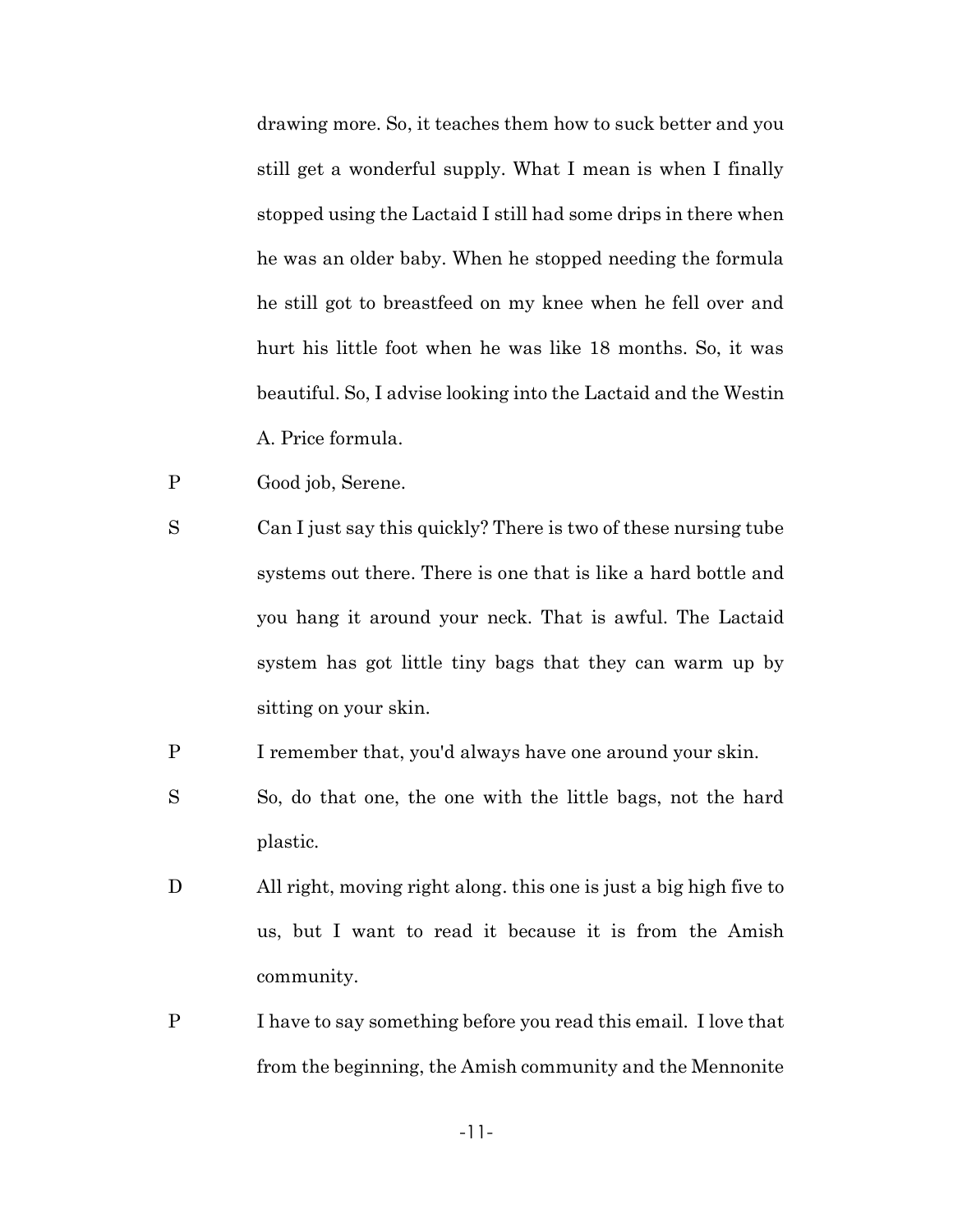community embraced THM.

S I love the Amish and Mennonite community because for years, our family got beautiful wonderful raw milk from them.

[00:13:02]

- D When I first worked here, I worked in our wholesale department and I talked to our Amish friends all the time and we were still figuring out a lot of stuff, so we didn't have the supply they needed very often.
- P They were the first ones to want to put our products in stores, the Amish people, pretty much, apart from Canada.
- D So, again, I had to be the bearer of bad news. We are out of stock, bare with us. But they would call, and it was cool because they did it the old-fashioned way. We talked on the phone. Sometimes they would write letters in just to check on the stock of products.
- P Yes, we have received letters. It is beautiful. I just love how diverse this community is.
- D Hi Pearl and Serene, I am an Amish girl that is 17 years old from Wayne County, Ohio. I just want to thank you guys for all your hard work with THM.
- S Can I just interrupt again, I am just full of interruptions... I love hearing from teen girls about making incredible habits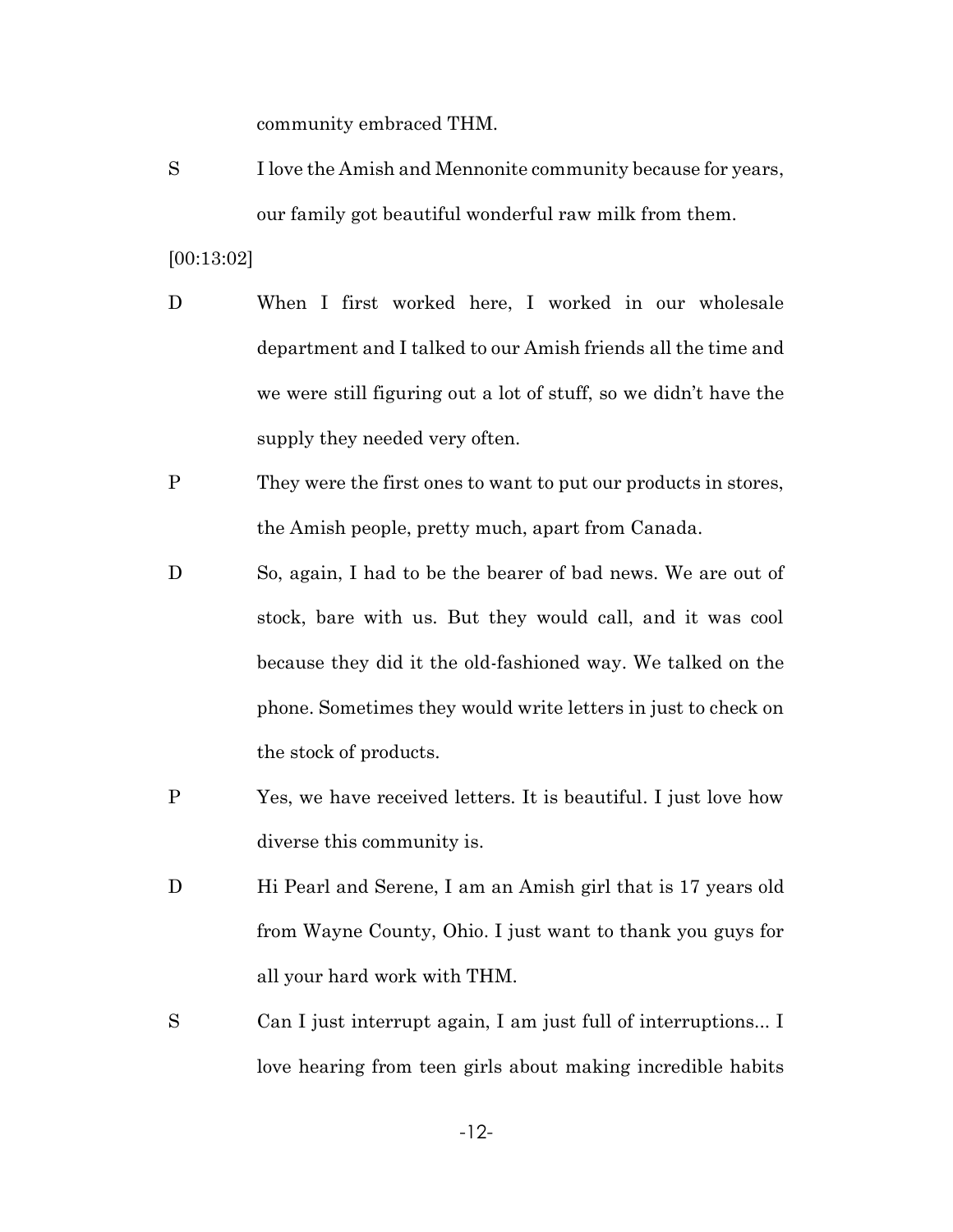that are going to be life-long, sustainable habits that are just going to start generational domino effect in their family line.

[00:14:09]

- D I really enjoy browsing through the cookbooks, making healthy treats and listening to your podcasts. Although I am not a mama or a married woman, I want to cook Trim Healthy Mama once I have my own household. So, thank you, signed Amish girl.
- P I am going to interrupt again. The whole Trim Healthy Mama. That word "mama" has thrown a few people off, but we are just here to clarify that again. It is just women of all ages and stages, so you do not have to be a literal mum, having given birth to babies.
- D Trim Healthy X Y Chromosome. Is that the female? XY? Nobody knows. We are moving on.
- P Robert said to keep the rabbit trails to a minimum.
- S It is Trim Healthy Danny chromone too.
- D THH, Trim Healthy Human, this one is long. I am not editing this. My heart goes out to Mandy. I just love people and I love them when they get through stuff and move forward in their lives. So, check this out. First, thank you so much for the podcast and the books. I found so much freedom through the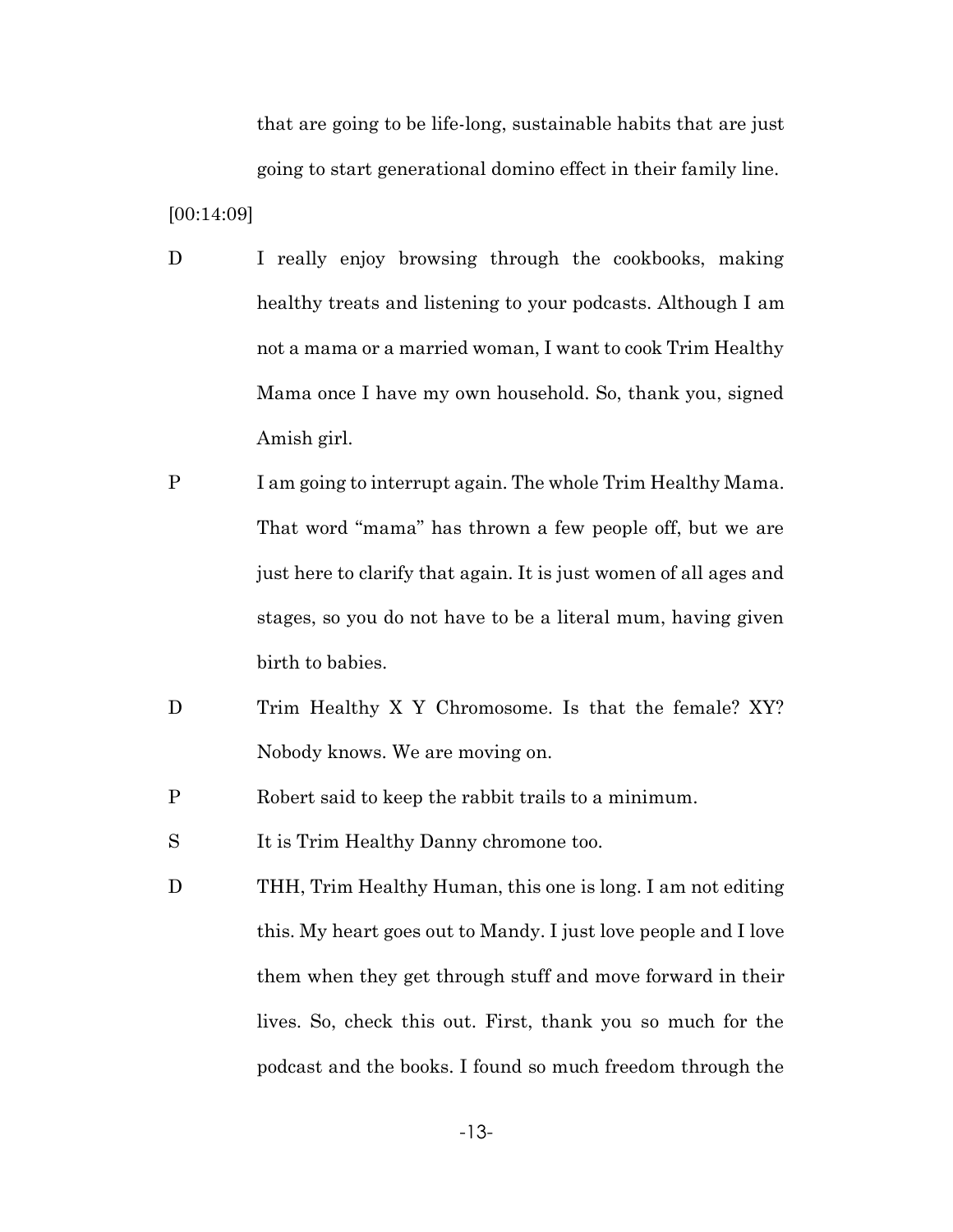plan. I have had a struggle with food control my whole life. Before I was 15, I was an emotional boredom eater, and was larger than all my friends and battled with low self-esteem and insecurity. I got fed up with being the larger friend and read a book whose main message was eating only when you are hungry and stopping as soon as you were satisfied. While this may be all well and good, I am a bit of an extremist and started eating less and less because I simply didn't feel hungry but obviously it was because my metabolism was getting slower and slower. It didn't take long before my loving parents became very worried and took me to the hospital where I was diagnosed as anorexic. I had to start a healing program at the hospital and my parents suffered through my bad attitude throughout the entire thing. Even after I returned to a healthy weight. I lived in a state of fearfulness and control when it came to food and ate as little as I could get away with, constantly scared of gaining weight. Fast forward five years of fear and I was introduced to the Trim Healthy Mama plan where I have found extreme food freedom and my spiritual life and food, has connected in an amazing way. My food bondage has become a life of joyful freedom. I can be excited about food and look forward to every meal and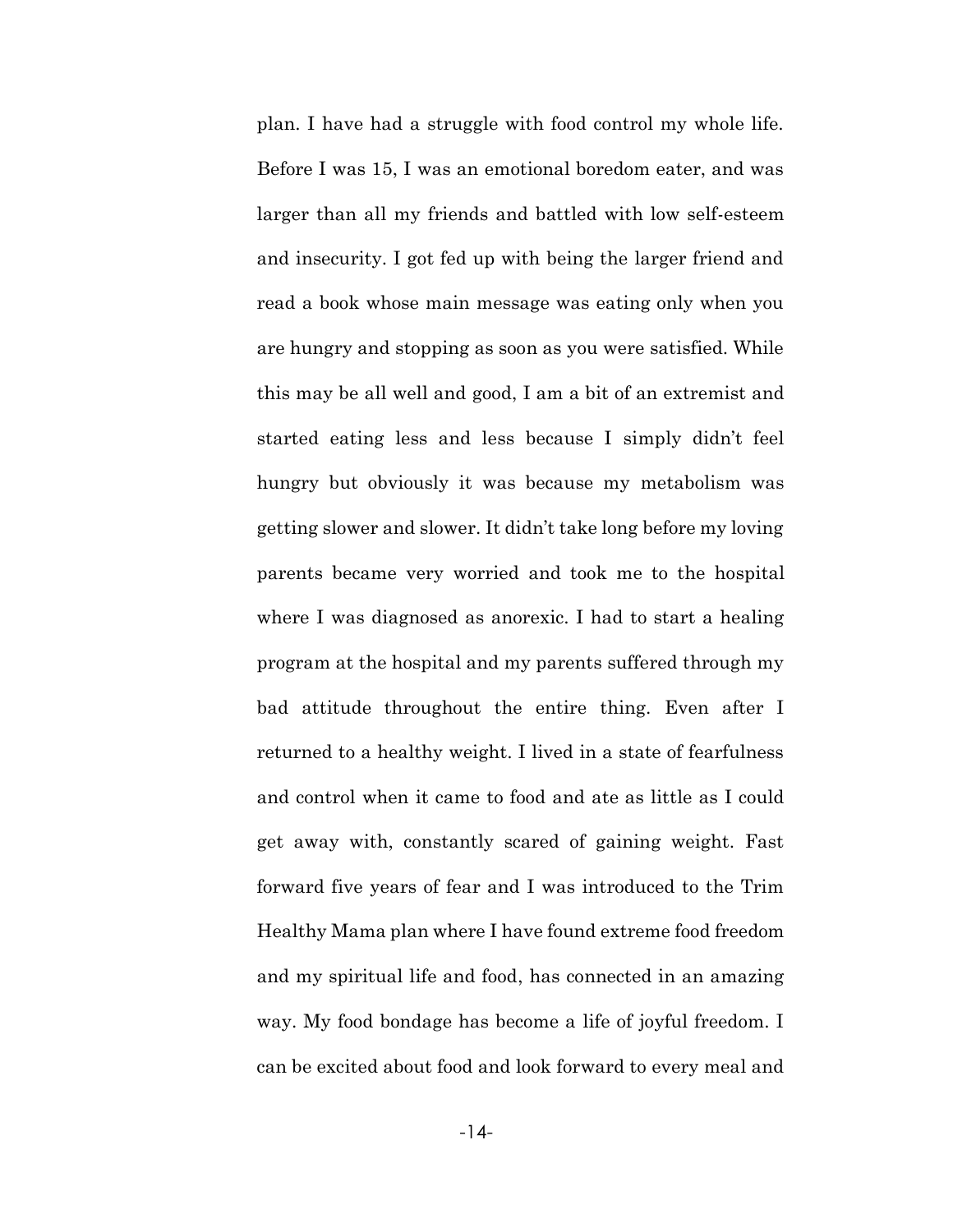not be scare doff what it is doing to my body. And now for my question.

P Hold on, we have all got tears.

# [00:17:13]

- S I just want to say. That is kind of where some of it started for my inspiration in writing this book because I struggled with anorexia as a child because I am six foot and I am female. Everyone said to me when I went or school in Australia, you are such a big girl aren't you? Just being the tallest and heads above everybody else. Big to them just meant tall. Big to me meant a heavy lump. So, I struggled with anorexia too. So, to me, the Trim Healthy Mama way was a design of healthy control not insane control like I must count every calorie because I don't want to gain weight but, it was like a way of eating that was so free, that was going to maintain trim. We didn't know it was going to make people lose hundreds of pounds.
- P Well, you didn't have weight to lose when we started. I had a bit and it made me lose weight.
- S No, it was the freedom that allowed me to let go of my anorexic thoughts because I was like I can have all the babies that I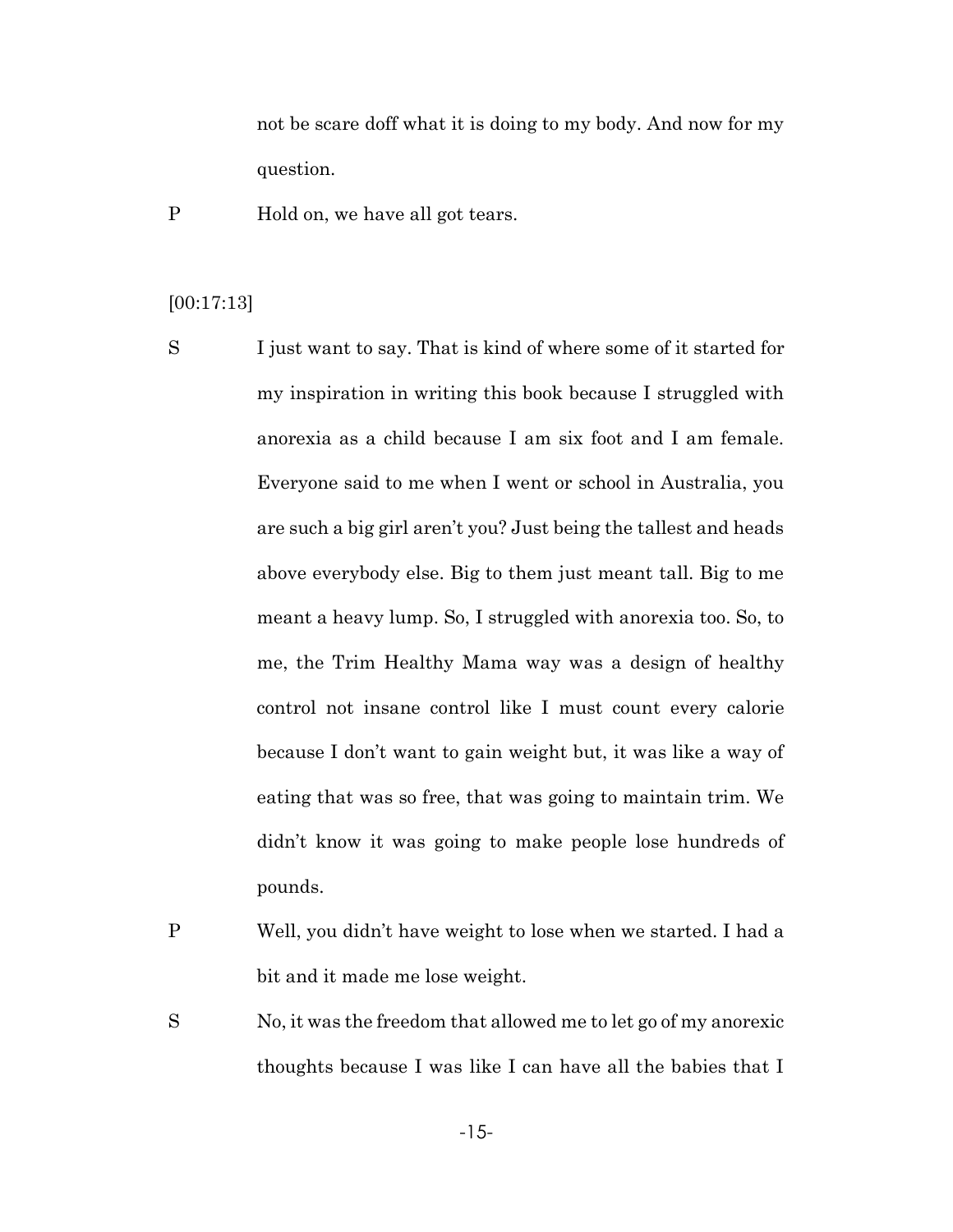want to have, because that was my heart's desire, and I don't have to worry about being out of control by the end of it.

- P Food was no longer your enemy.
- S Yes
- P Speaking of Serene's journey. You've never shared this before, this part of your journey Serene.

[00:18:33]

- S I was super anorexic. I looked in a mirror at seven years old.
- P You had childhood anorexia, which is very rare.
- S I was looking at my tummy in the mirror at seven and I'd pat it and I got this habit. I look at all family videos when I'm young and I am always patting my tummy like I am aware of it. And I would look in the mirror and I would see a huge mounded pregnant tummy, like a huge big tummy but I was ribs. But my brain saw a heavy lump because I was tall and big, not for my family but everywhere I went at school, because I grew tall early. I have been this height since 13 so I was just very tall very early.
- P And then all your years, you ate. You got past the actual anorexia by about age 13 or 14, childhood anorexia, but then after that it was just stringent diet after stringent diet for you trying to be a control freak.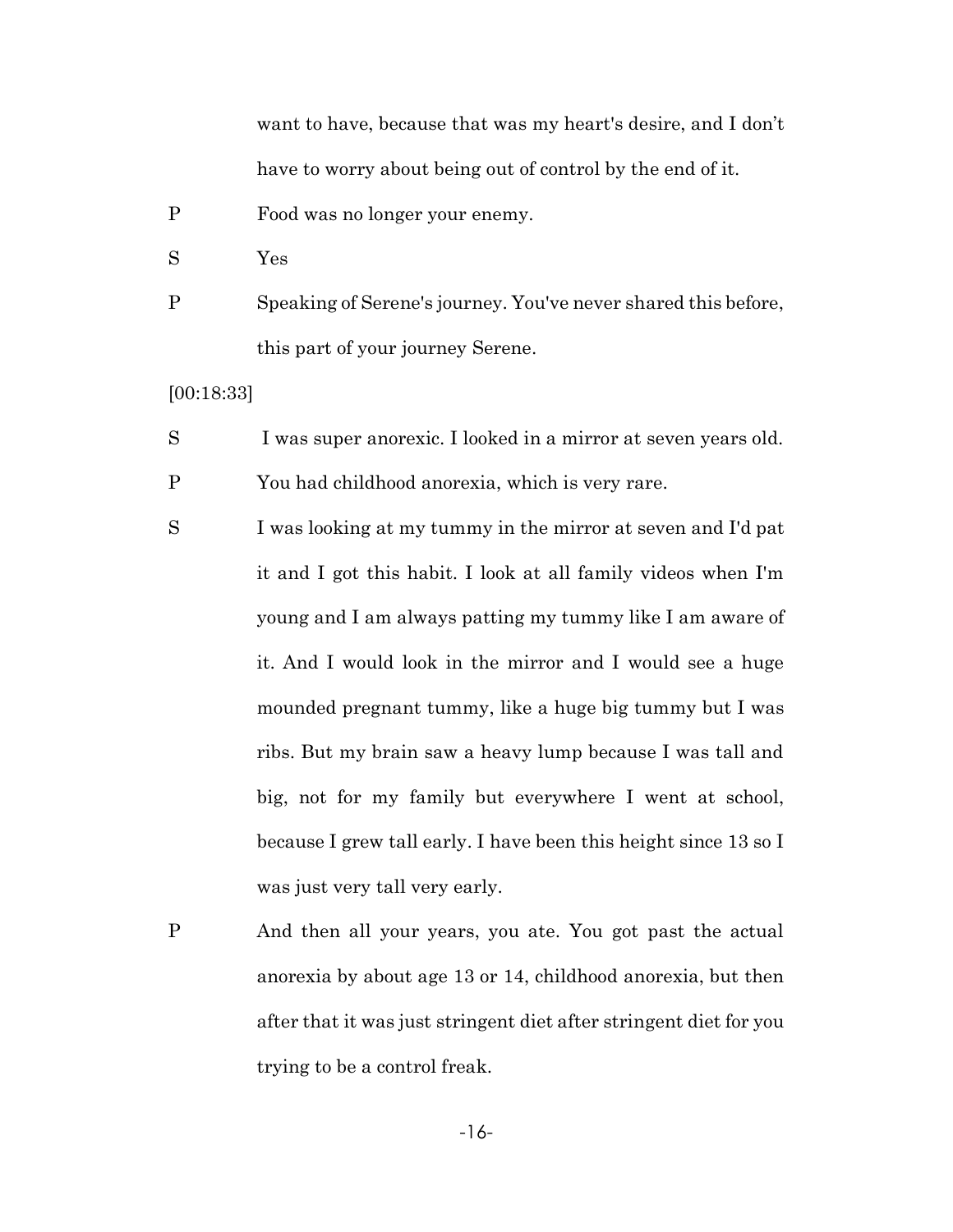S Right, so that I wouldn't become what I didn't want to become, but the beautiful point that this sweet girl brought out was that Trim Healthy Mama was a way of freedom. It was like, food isn't an enemy. it can be done so liberally and so celebratory and I can maintain a healthy weight.

[00:20:04]

- D Did you struggle with comparing yourself all the time to other girls?
- S Major, my best friend, which is now the wife of my brother, she was the littlest thing. She was five foot maybe.
- P And Serene is six feet.
- S And she was four years older than me and we were besties. We were next door neighbours our whole lives so that was my comparison.
- D And now for my question, coming from an anorexic background how do I know if I am eating enough food to keep my metabolism revving? I believe my metabolism is still healing and is quite slow. Right now, I eat three meals and usually an afternoon snack. And the she gives the detail of what she eats which is cool.
- P Can I hear it? We are going the whole way?
- D We are going all the way.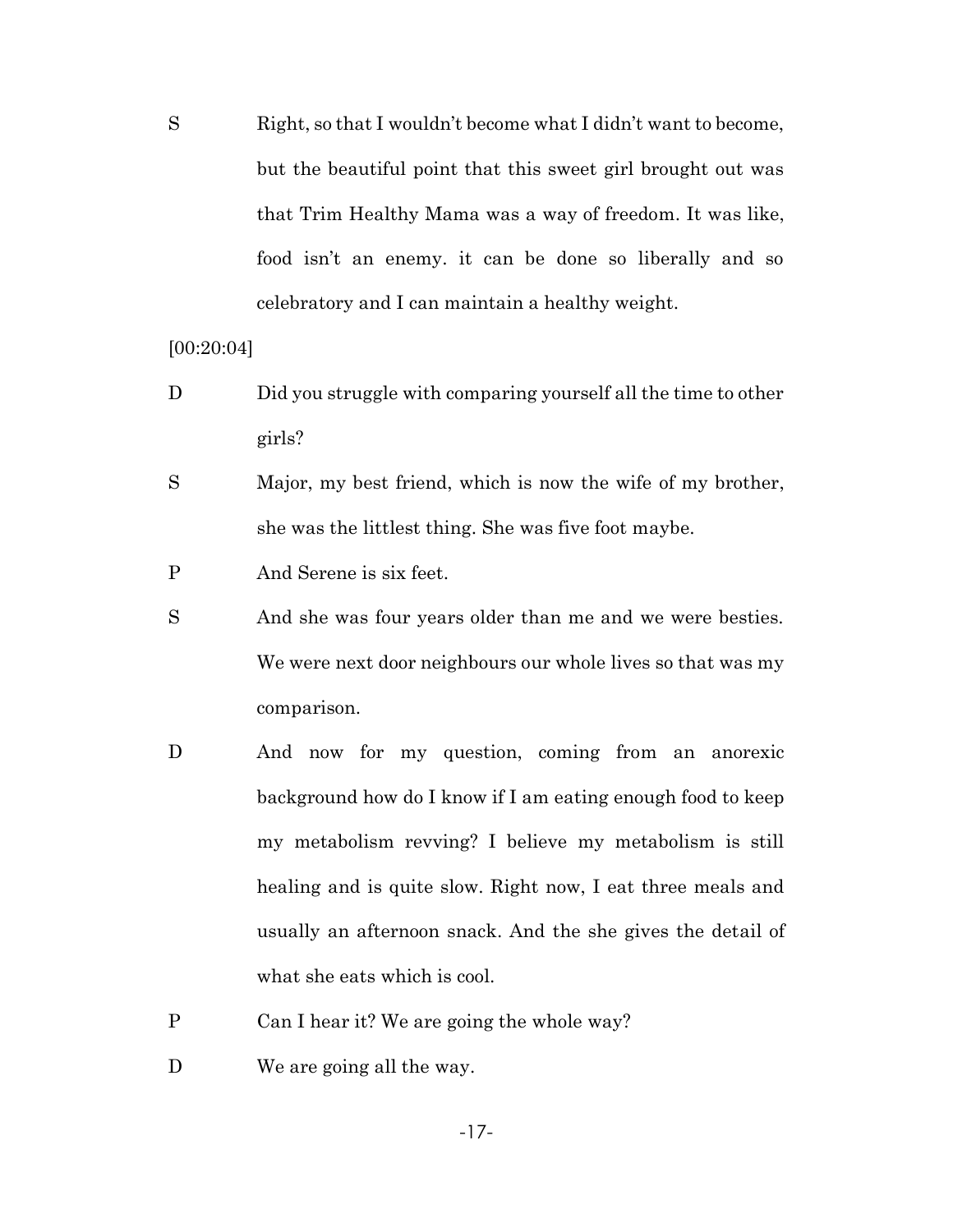P I need to know how old she is and what her height is too, because some little people...

S Yes, little people need less food.

[00:21:05]

- D She didn't say. A normal day for me is a cup of oatmeal for breakfast.
- P One cup

S The fact that it is measured is scaring me a little bit.

P But she is coming out of it. Sometimes old habits remain.

D A cup of oatmeal for breakfast, a salad containing about two cups of greens and veggies with meat and a light dressing for lunch, a baby smoothie from the recipe book for snack and one serving of a heavy S dinner with a salad or a small sautéed zucchini on the side. How would I know if I was eating too much?

S You are not eating too much.

P You are not. Here is the thing, and you can see where the mindset has been with the cups. I would love for you to get rid of the cups and just have a big bowl of oatmeal. Have you tried my Sweatpants Oatmeal? It is almost overflowing. It is so huge. And then when you put the lettuce down on your plate. Don't be eating just two cups. Have a lot.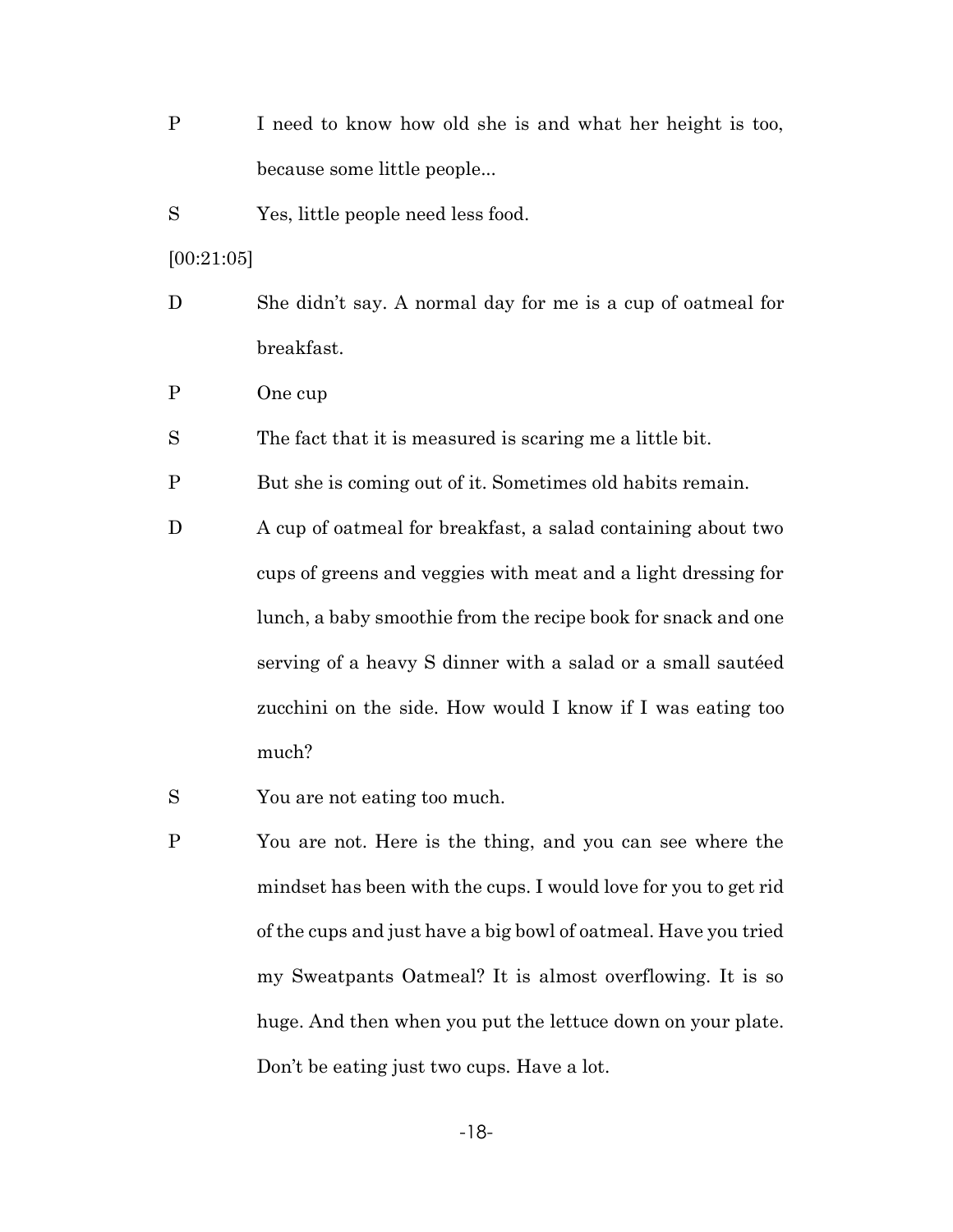S Can I just say one thing? I am so proud of you, because anorexia is a hard bondage to get rid of. It is a hard mindset. So, I am so proud of you. This is awesome. You are doing it. We are glad for the baby steps and we are glad for the victories. We're just going to help you just get rid of the last little chains.

[00:22:35]

- P We don't know how tall you are.
- S But I know that I would be hungry. For that day, I would be starved myself.
- P And for me, I could never do just one cup of oatmeal in the morning. I need a big bowl.
- S What was for lunch with the salad?
- P Two cups of greens some meat and a light dressing.
- S I need avocado, nuts in there, a couple of eggs.
- P But she is saying her metabolism is slow, so she is saying I can't put all that on there. But I feel like if that is your lunch every day, some days you have got to allow yourself those nuts and avocado too. Some days you have got to allow yourself that cheese.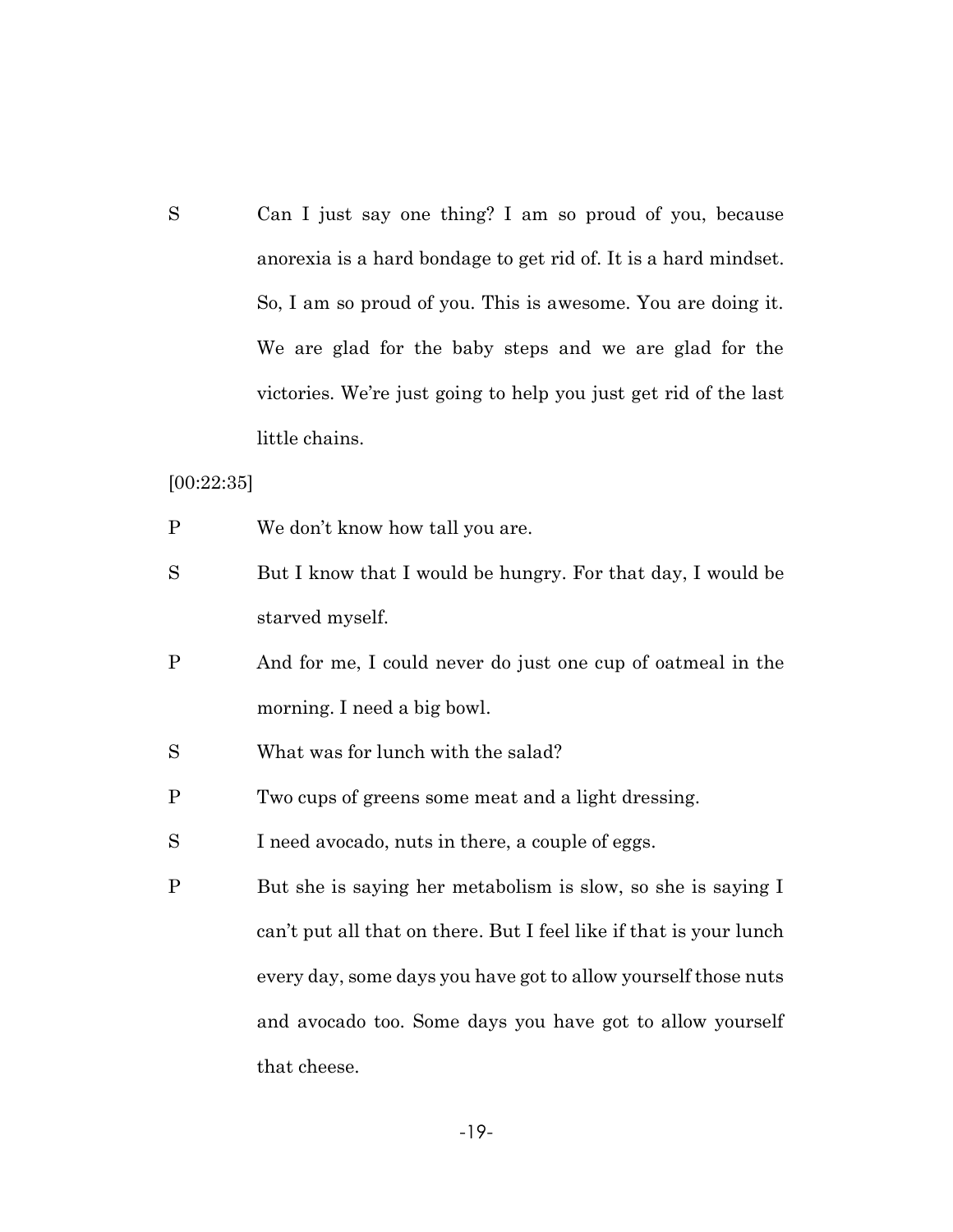- S It almost sounds like it is a cutting diet.
- P Yes. What body builders do when they bulk up and then they cut to get rid of all their fat. Your dinner sounds lovely. It sounds like a casserole and vegetables and a salad.

[00:23:37]

- D Because she is asking, it is like she wants more results, but she is afraid she is going to over eat. So, is there anything to say about exercise?
- S I don't feel like you have over eaten. I don't see that as any form of indulgent eating.
- P You are not over-indulging at all. What we are seeing is that you could eat a little more and see how you do. You are not doing too many calories.
- S And just make sure you are not going beyond four hours. We encourage... some people just aren't hungry at three. We shouldn't ever force food because everyone's system is different. It is not like a rule that is so serious.
- P I would also say, have a Crossover here and there. Enjoy two helpings of the same meal. That can helpfully heal your metabolism too.
- S How about night time Trimmy before bed, a light one? Because if you are having dinner at seven and you are going

-20-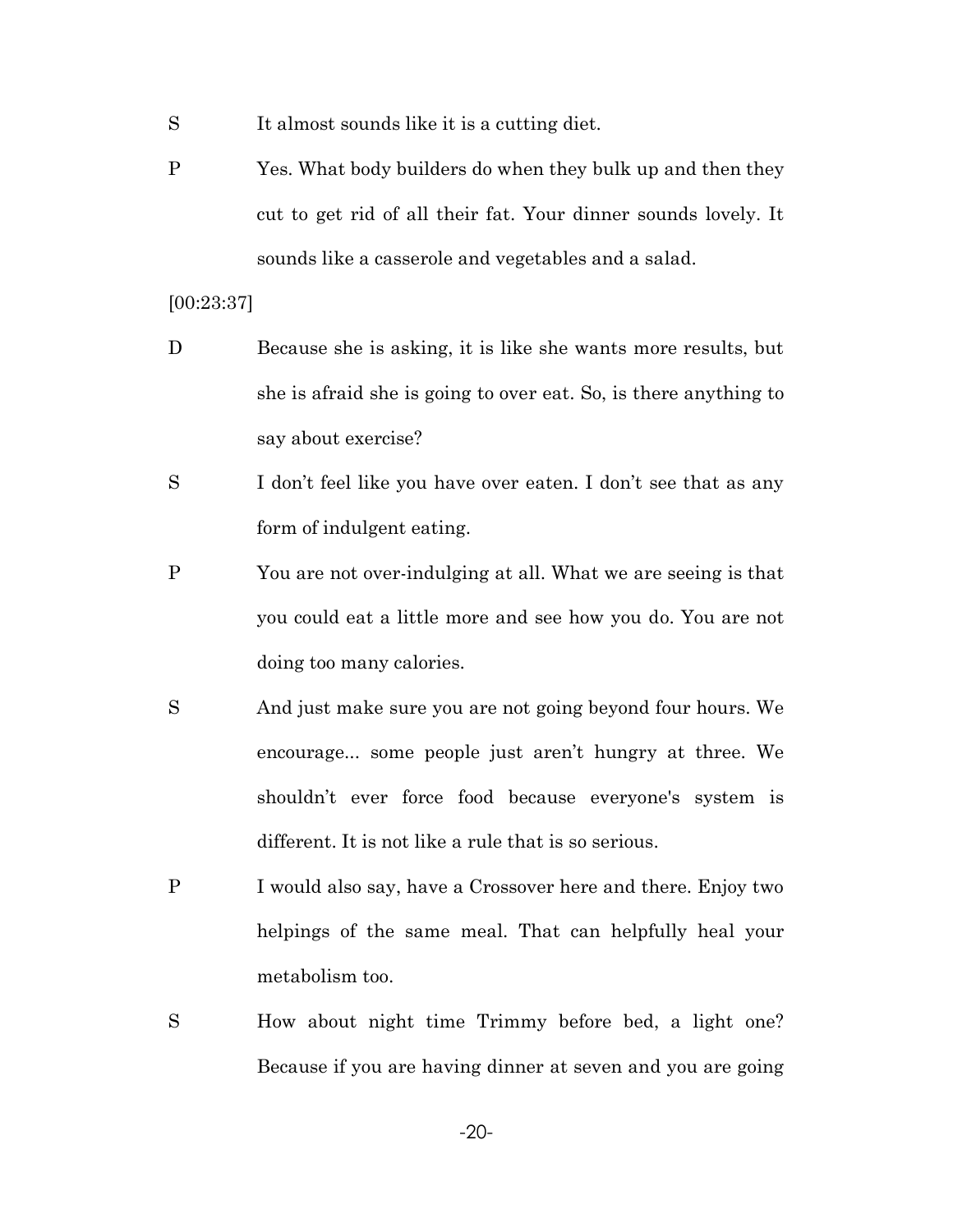to bed a ten, that is three hours later, are you hangry at that time? I am hangry.

P But you are nursing.

# [00:24:58]

- S Even when I wasn't. When I was a child, a teenager.
- P I like to have a Trimmy before bed too. I think that you are making such beautiful progress. I think see how you do by maybe stopping some of the measuring and just see how you do. Just be a bit more liberal and joyful.
- S Pearl and I never count vegetables or berries or anything. Or even heavy vegetables like cooked non-starchies.
- P I just have them at abandon.
- S Like if it was a huge pot, I would never feel guilty for eating a whole pot of broccoli cooked.
- P Just go for it. We are tall ladies, but we have big appetites. I like to eat big. But you know, you have all the tricks of Trim Healthy Mama. It sounds like...what is her name?
- S Mandy
- P It sounds like you really know the plan too, because you study. I can tell.
- D Yes, she is serious about what she is wanting to do.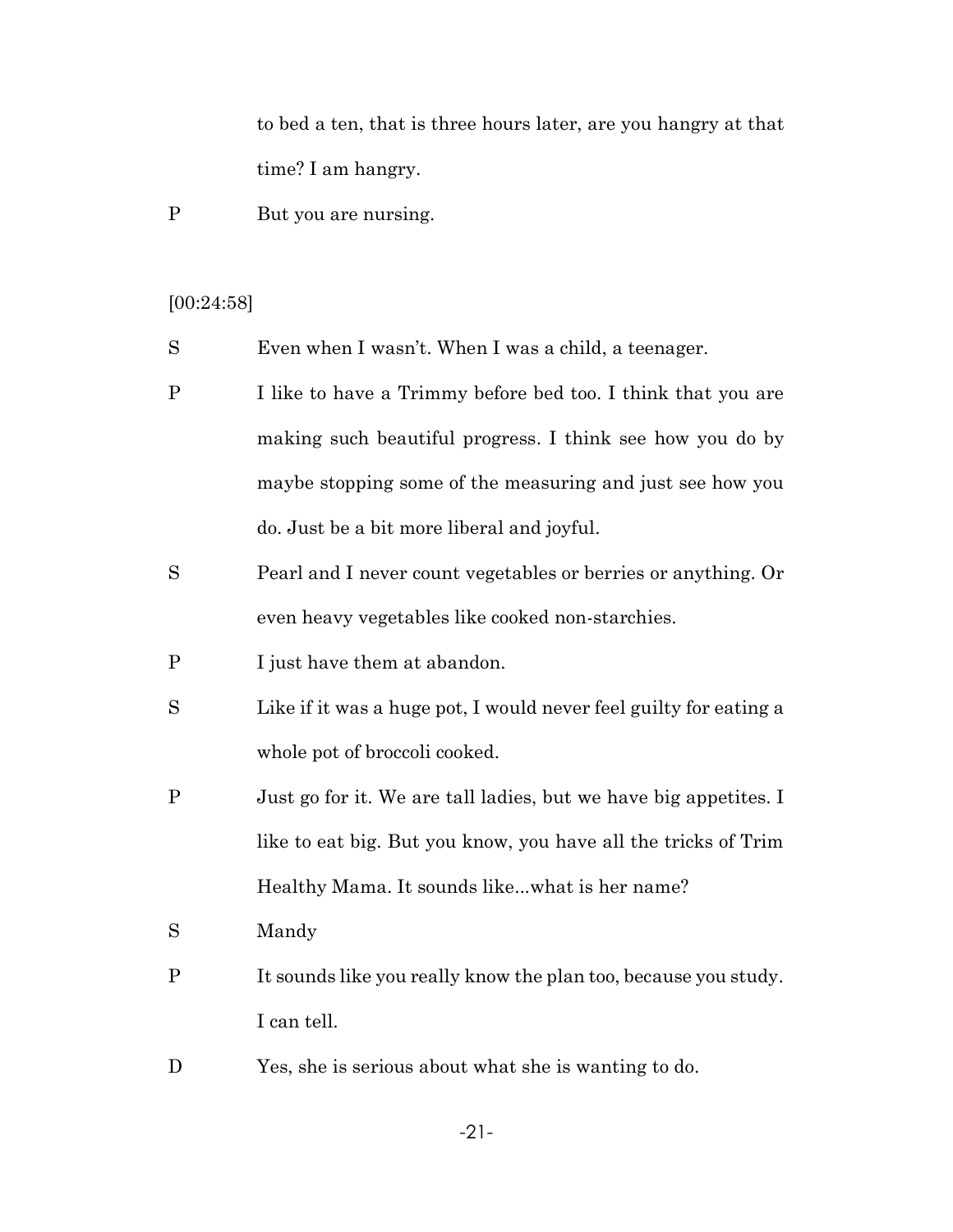[00:25:58]

- P And I don't know if you are at your goal weight now. Hopefully you have put on the weight that you need to and that you lost during anorexia. You've got room to play with things and to enjoy your food and to enjoy certain amounts. And then if you find that the weight starts packing on, then maybe you can just go back to more S and E.
- S I reckon eat as much as you can and not put on, that is healthy. Push the limits a little bit more and if you stay the same weight, there you go.
- P Fabulous, and that is how your metabolism will rise. When you push those limits a little bit more, have a bit more carbs in your day. Don't be scared of carbs.
- S You know light carbs are good for diabetic people. I feel like you could even put some sprouted sandwiches in there.
- P Have even some sweet fruits like mango here and there. All these things are good for your adrenals and as your adrenals heal, because your adrenals are very taxed during anorexia. Your body is taxed.
- S And then it is a cycle because it is kind of a little bit of an insulin depressed feeling to anorexia and when your serotonin levels are low.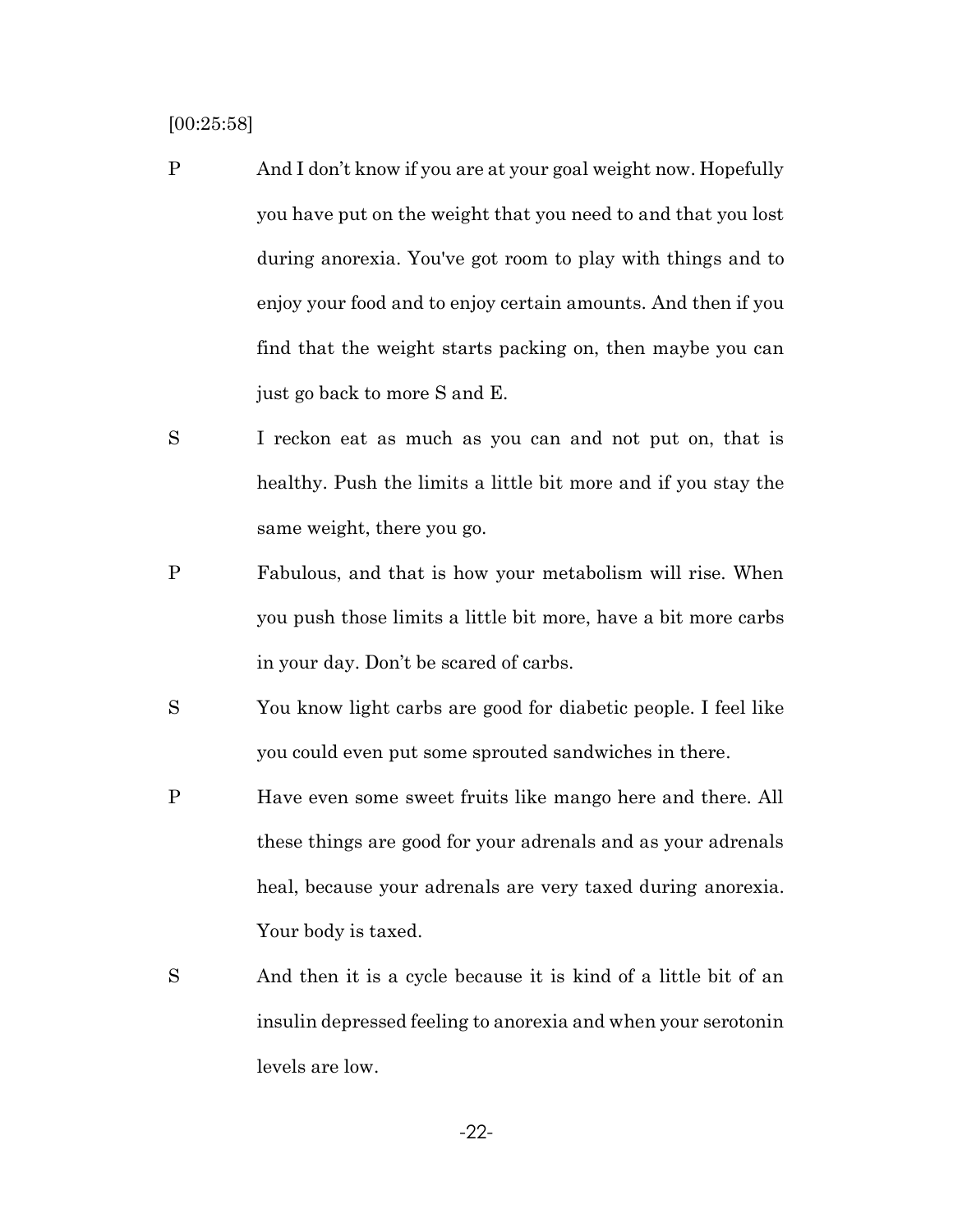P So, we have got to bring those up by a variety of carbs and we are talking even seem higher spiking carbs, because you don't have a weight problem. So, you can probably handle some mango here and there, some pineapple, things like this to really get your body healthy again.

[00:27:35]

- D Mandy, I would love to hear an update. The girls just said we don't know where you are at with some of these specifics. Feel free to write to support@trimhealthymama.com. Tell them we asked for it. We want to hear your progress.
- P And we are so proud of you and we are praying for you. And as Serene shared her story, this is rampant, anorexia. It is everywhere. It has hit our family.
- S Yes, I am not the only one in our family.
- P You are not the only one.
- S Our sister, Vange, struggled with teenage anorexia.
- P And so, nothing to be ashamed of. It's just something that you are walking out of, so great.
- D I'll go ahead and say my wife was in the hospital with anorexia and that was her number one struggle through her teenage life. And she waxes eloquent on the emotional stuff that comes with that. So, this one is from Anonymous. We are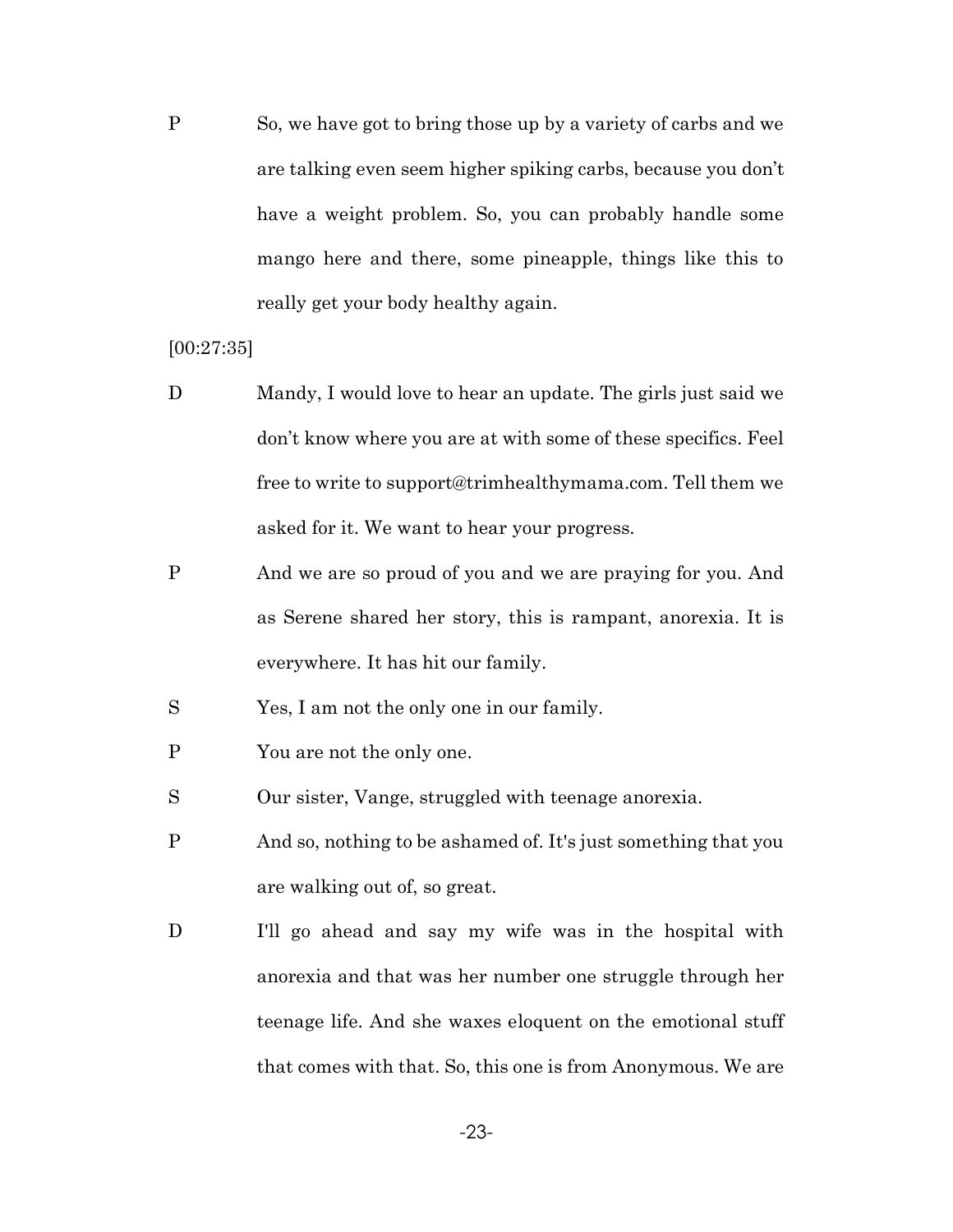moving forward. I want to start off on the right track with my little girl. She is ten months old now. Healthy Crossovers would be great. Obviously, she is new to solids plus she has no back teeth.

#### [00:28:22]

- P Isn't it cute when babies don't have teeth?
- D But I don't really like to give her things that her too mushy either because the more practice with her jaw to chew, the better. I have Serene reference some yummy meals she has made for her little ones. But I wish they would do a whole PODdy on it. Any suggestions?
- P We should do a whole PODdy on it.
- S We should, and Pearl is going to address this too, but I just wanted to say every baby is different too, my baby seemed to not really enjoy a full baby meal until about 12 months.
- P Yes, that is later than mine.
- S They might start licking and reaching out for stuff but when I start spoon it in their mouth they are still spitting it out at that age. So, I am not sure exactly.
- P But first foods, it doesn't matter what time.

#### [00:29:42]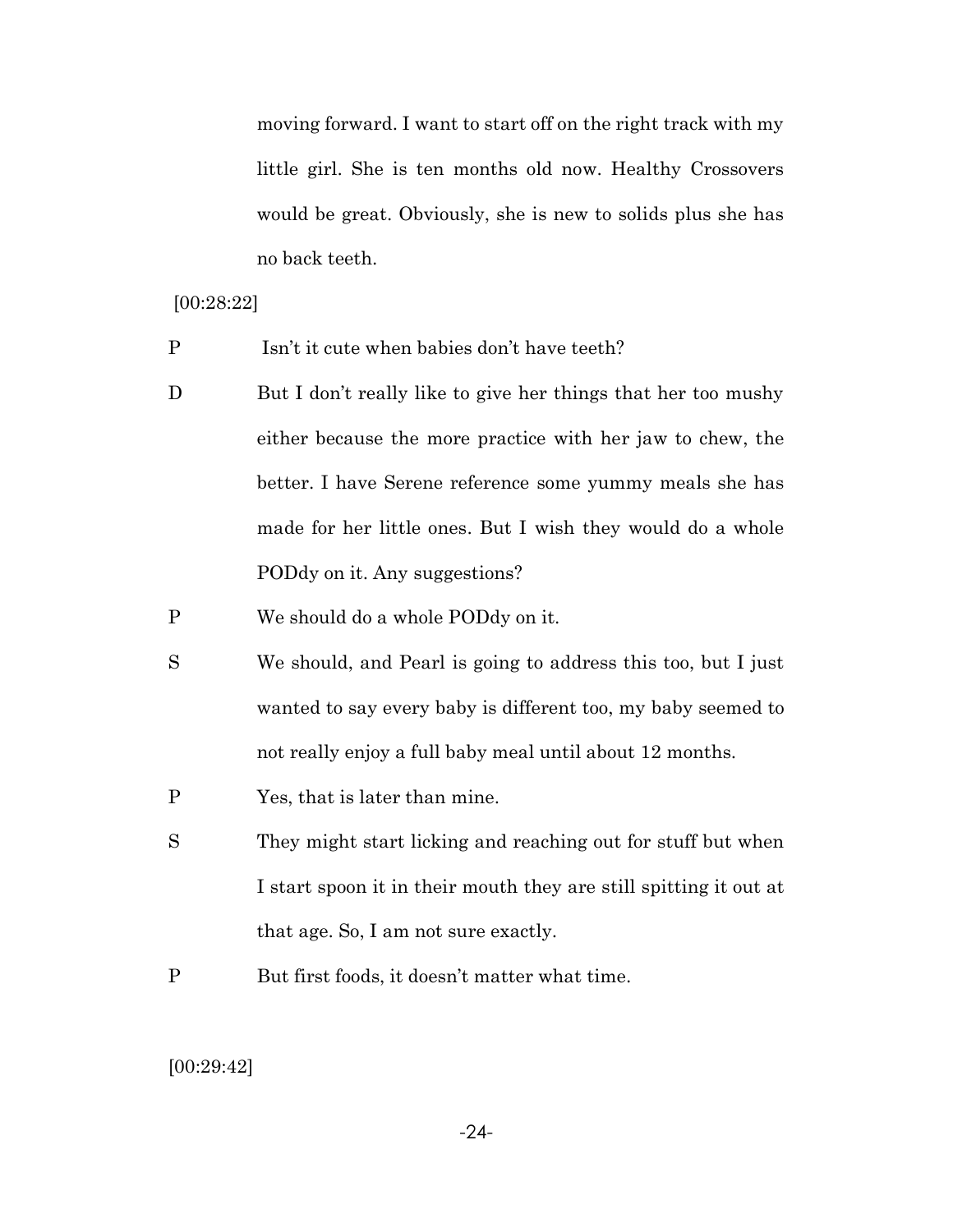- S My point being I just don't have a lot of ideas for that young. I'm a mushy girl. I love baby food myself. I love smush and I always give smush to my children. So, my recipes will be always a little bit smushy. So, Pearl?
- P My first foods were smushy too. It is like avocado and banana and the yummy golden egg yolk, soft-boiled egg yolks. You eat the whites yourself.
- D What do you mean soft-boiled?
- S It is still runny, but you get the good pasture fed eggs and you soft boil so that the yolk is just runny. It is warm and then a pinch of salt. It is a great first food for babies.
- P What about sweet potatoes mashed up?
- S Yes, with palm oil or coconut oil and salt. I do some crazy recipes. Remmy still must eat kind of baby food because of his mouth issues. I feed him eggs every morning, but I give him two whole eggs. And once they are cooked I put them in the blender with a very generous teaspoon of baobab and some raw milk and cream and pinches of mineral salt and whipped that up. It is like a thick cheese soup with eggs.
- P Does he love it?
- S It is nutritious, and the baobab is slightly tangy and the eggs. He loves it. That is what he has every morning.

-25-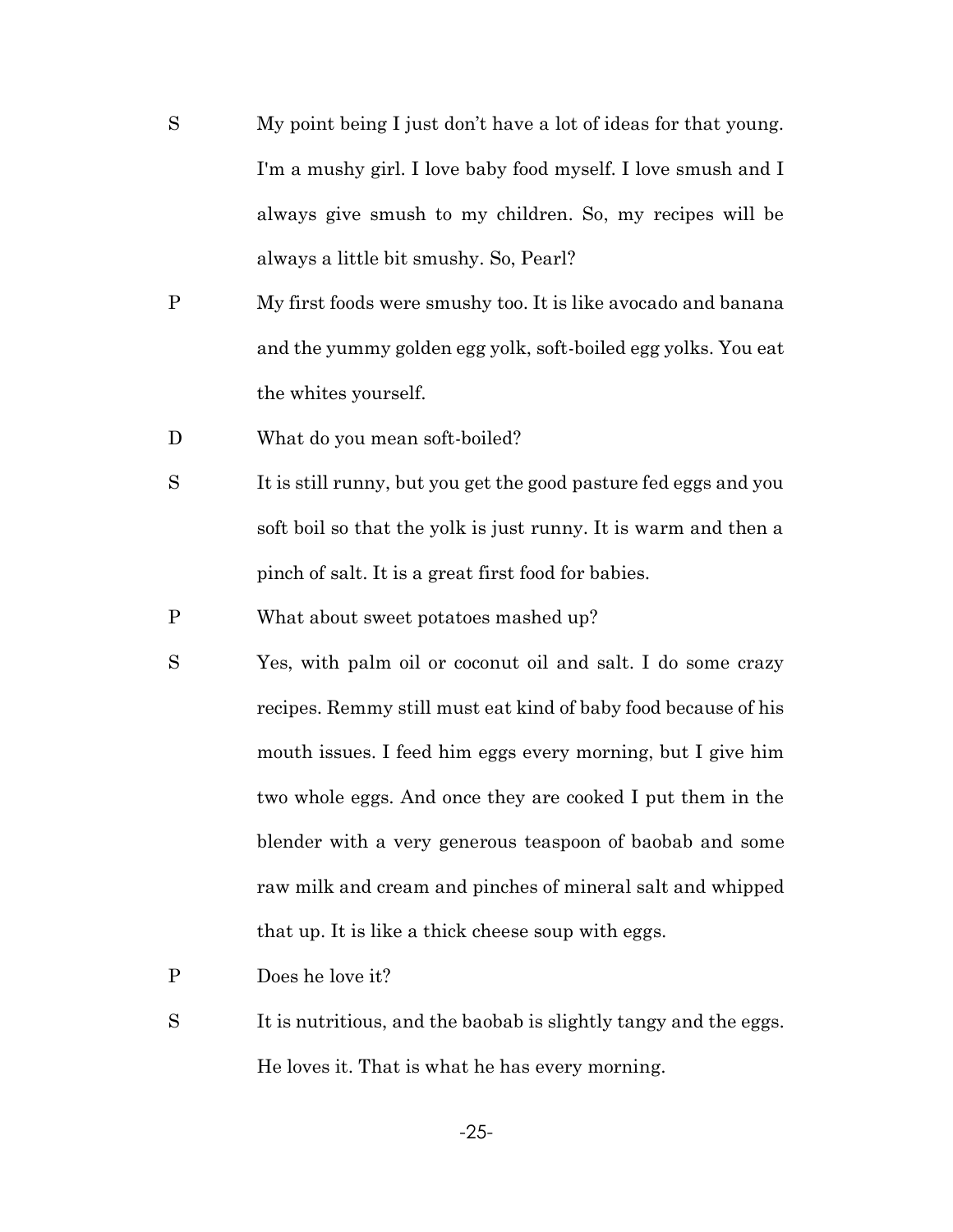## [00:31:14]

- P We were going to put one of your recipes in the book and it couldn't fit in and it was for babies.
- S And then we decided that I would do a little book maybe.
- P Yes, but we didn't get around to it. What was that recipe though?
- S I can't remember. There were so many of them. I also do a lot of, like I would put avocado and banana and little raw kefir, and I throw in baobab. I put baobab in his food all the time.
- P Because he can't eat a lot of greens, so you are getting the Vitamin c in there.
- S And then I put moringa powder in there.
- P And you are blending this up?
- S Yes, it is all blended up, with a little raw honey.
- P But I think there is something that people say you must chew and it is good for the jaw and all that. Remember you and I were talking about that a few weeks ago. There was this blogger that said the shape of our faces are changing because we are not chewing hard enough. And to redeem that he gets a big wad of chewing gum, so much, and chews for like 20 minutes a day.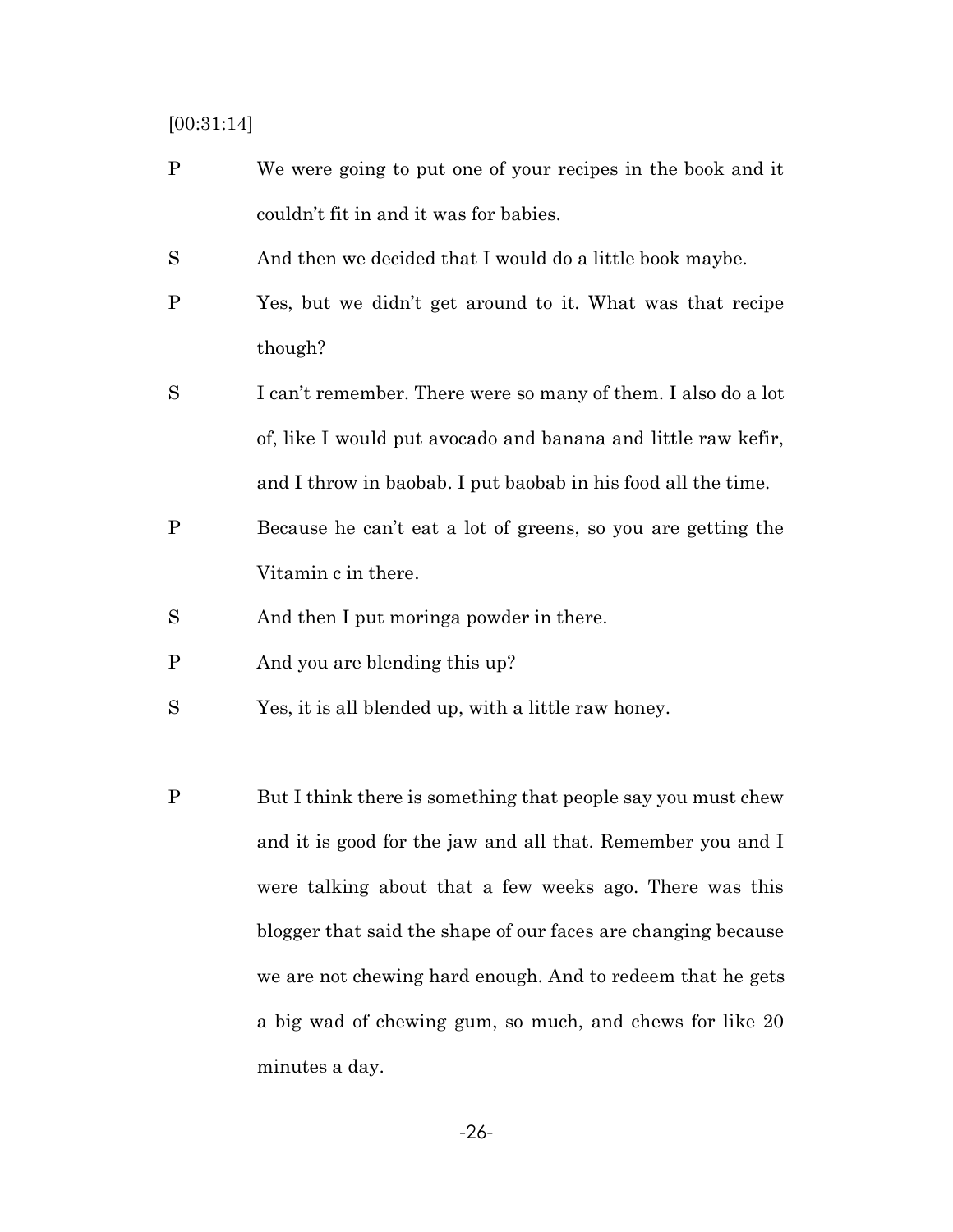[00:32:21]

- S This is what I think about that. I think we should chew and I think it is great and I think our food should not all be smushed in a perfect world. But I do think that if the baby doesn't have enough good teeth back there then it's not ready. Because one blogger was saying that the African people and the tribes look how wonderful and wide their faces are. But I have children that I have adopted from Liberia and I have seen pictures of their people and they have beautiful wide faces and beautiful features but sometimes they have got no teeth in their mouth and their whole diet is soggy white rice and over cooked sloppy soup. So, they are not chewing on anything, but they have got great bone structure.
- P Your daughter is always making beautiful, delicious but sloppy, nothing to chew on. But they chew around the bones.

S My point being that they have great bone structure.

P All your adopted children have the wide bone structure, right? S Yes

P They were in an orphanage and grew up on slop.

S Mostly white rice and hardly any vitamins and minerals and they have the best bone structure. And then you take us New Zealanders and people from England and our bone structures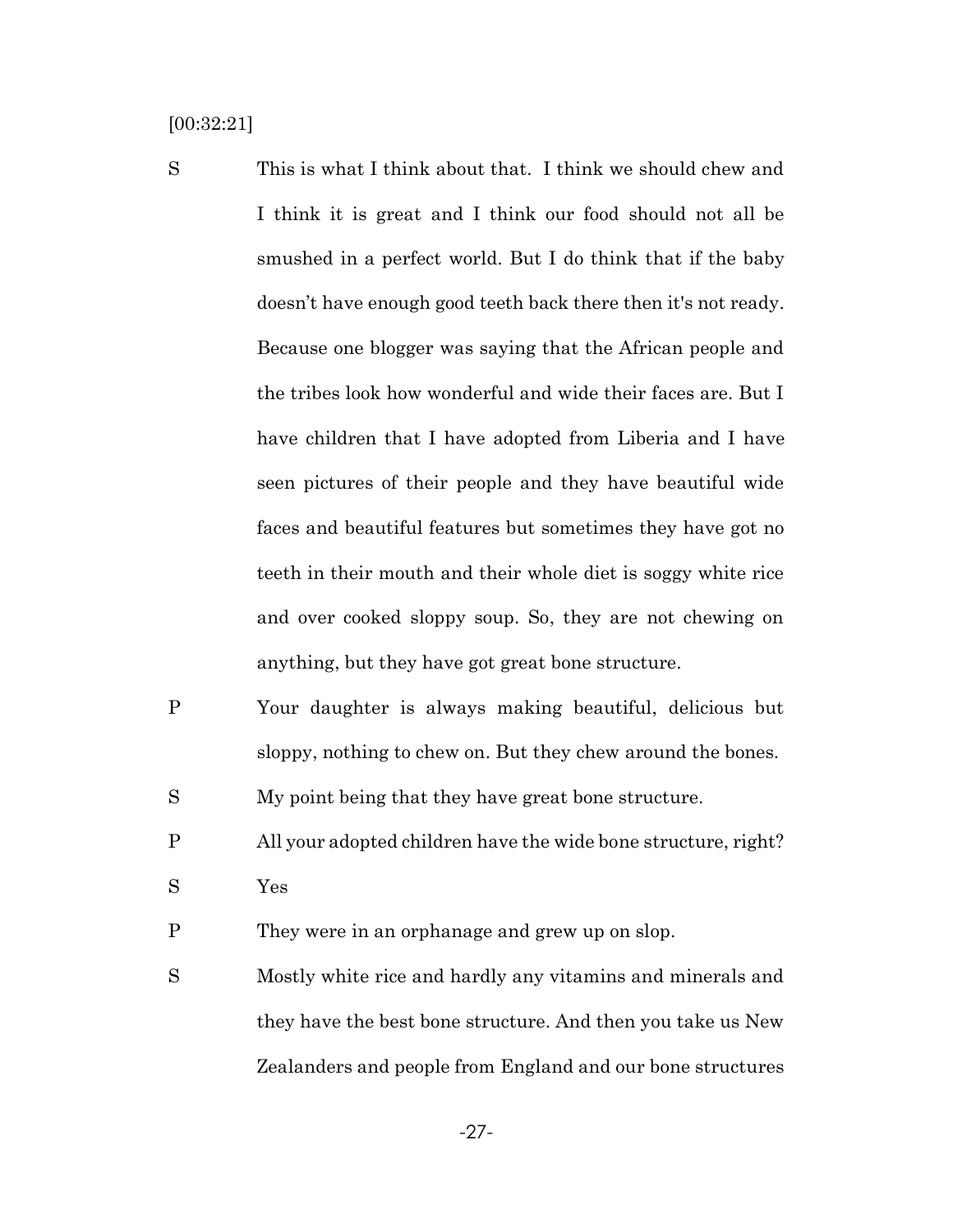are narrower just because that is how it's. But I wouldn't worry about having start them on crunchy too soon.

[00:34:00]

- P I wouldn't worry about it. They would start to eat some regular food.
- S So, I don't think there is anything too wrong with feeding babies slop.
- P My boys have wide jaw structures, very wide and I started them on all pureed stuff. It didn't hurt them in the least.
- *Announcer* This episode is brought to you by Target. Target has back to school covered with everything your kids need on their first day and every day. Check everything off your list from Crayola crayons to Elmer's glue, theme lunchboxes, snacks, and backpacks too. Whether your kid is a unicorn lover or astronaut in training, Target has got the styles to help them theme big, from T-shirts and hoodies to leggings and jeans.
- P Hey, you are listening to the PODdy with Serene and Pearl and I'm Pearl and who are you?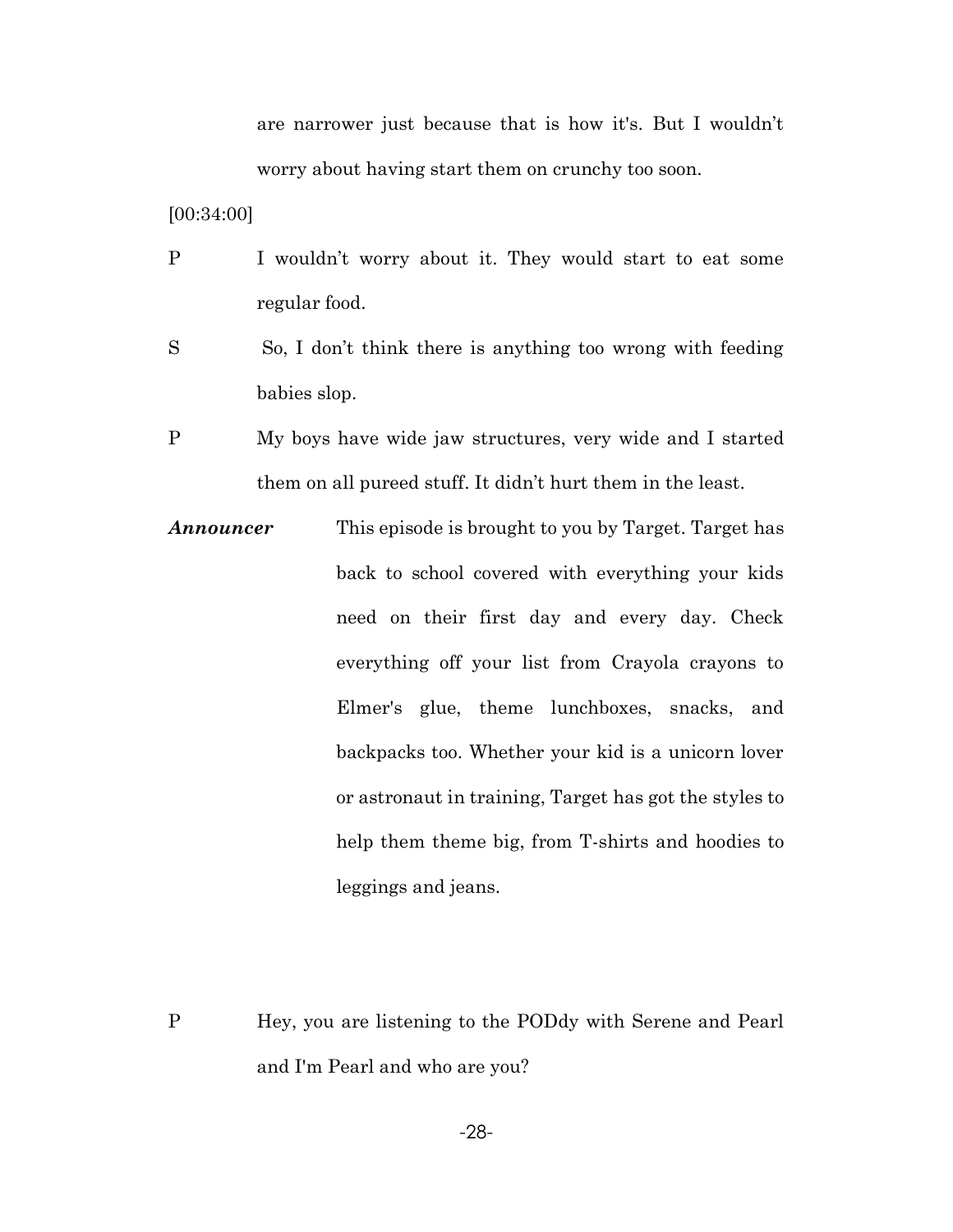[00:35:06]

- D All right. Next, another Anonymous, but it is a different and cool question. Pearl, Serene and Danny, my kids and I love the PODdy. We listen every week. I count it as our science for the day.
- S I love that. Danny is like, that would be me, I bring all the science. My quantum physics.
- D We have become a sugar-free family and are more conscious of what we put into our bodies. My question is this. Are we supposed to drink, and by drink I am talking about water or tea, while we eat our meals? Some people say, don't drink for thirty minutes before or after a meal.
- P We were raised with that.
- D Some say drink ACV water...
- S Apple cider vinegar
- D ...thirty minutes before your meal. Some say to drink ACV water 30 minutes after your meal. What is the right choice?

[00:36:00]

P Can I have a go? Rules- schmules!! We grew up in Australia, New Zealand, where it is culture. You don't drink with your meals, you drink after. And when we got here to America, we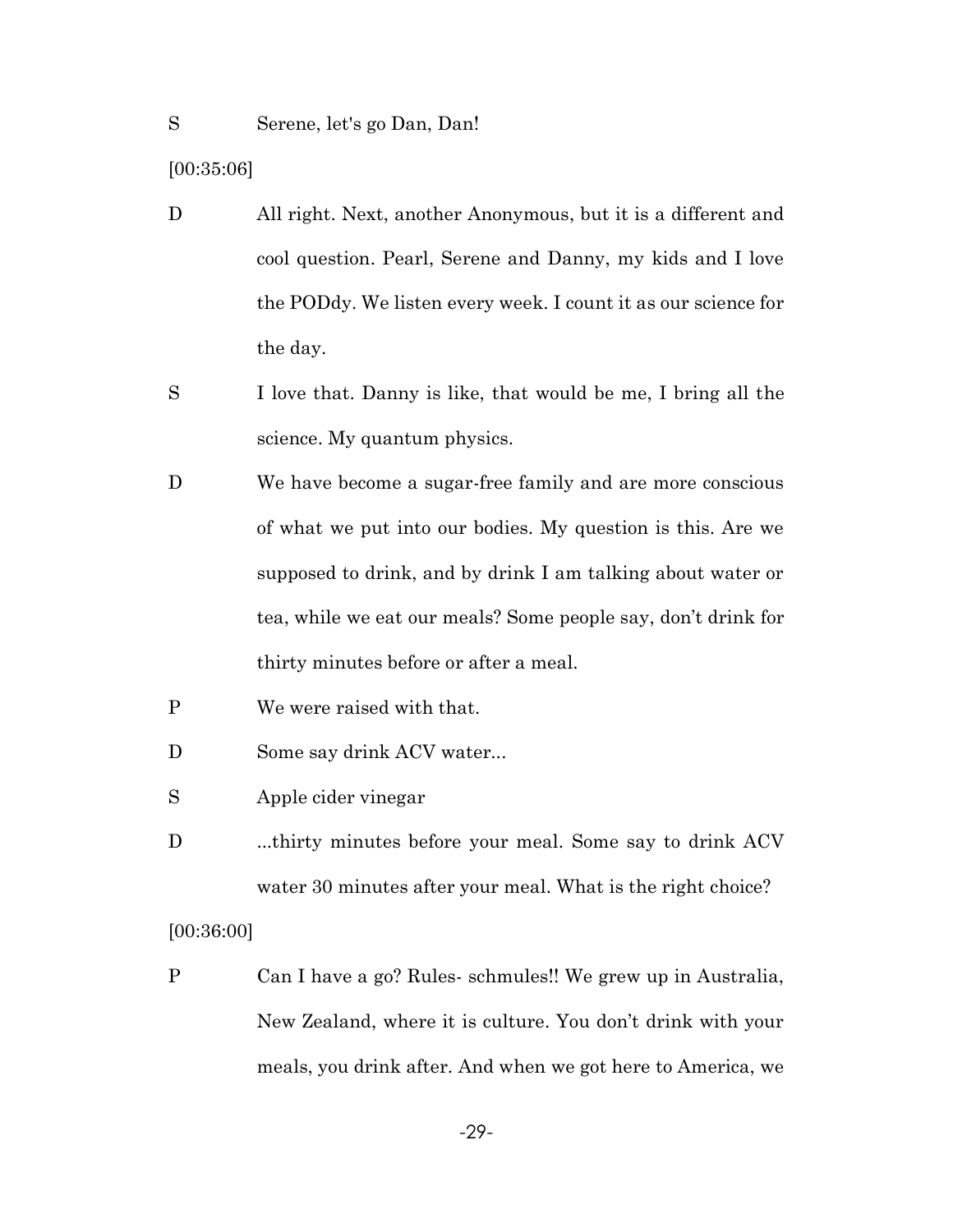were like why does everyone have water or drinks with their meals? But however, I just think that is culture. I truly don't think that it waters down. If it does, I don't think that it makes you sick if it waters down your gastric juices drinking with a meal. Look back at Biblical times. They were drinking while they were eating.

- S And can I just shove this point in, in case she steals it? What is soup people? It is water with food!
- P And they say the best foods for you are water-based soups, liquid, broth-based soups. That is water and that is food at the same time and it is good for you. I think let the fears go. Don't have these rules. Just know that you are eating healthy food. You are drinking healthy things and you are enjoying life. We all have too many rules.
- S And ACV, sure! If you feel like it, it is great as a digestive aid, but if you can't be bothered. I wouldn't worry about the clock.
- D Hello Serene, Pearl and Danny, love the PODdy.
- S I can't believe you are not changing that around.
- D Danny first, no.
- P But he is only reading the ones out that pretty much include Danny.

[00:37:24]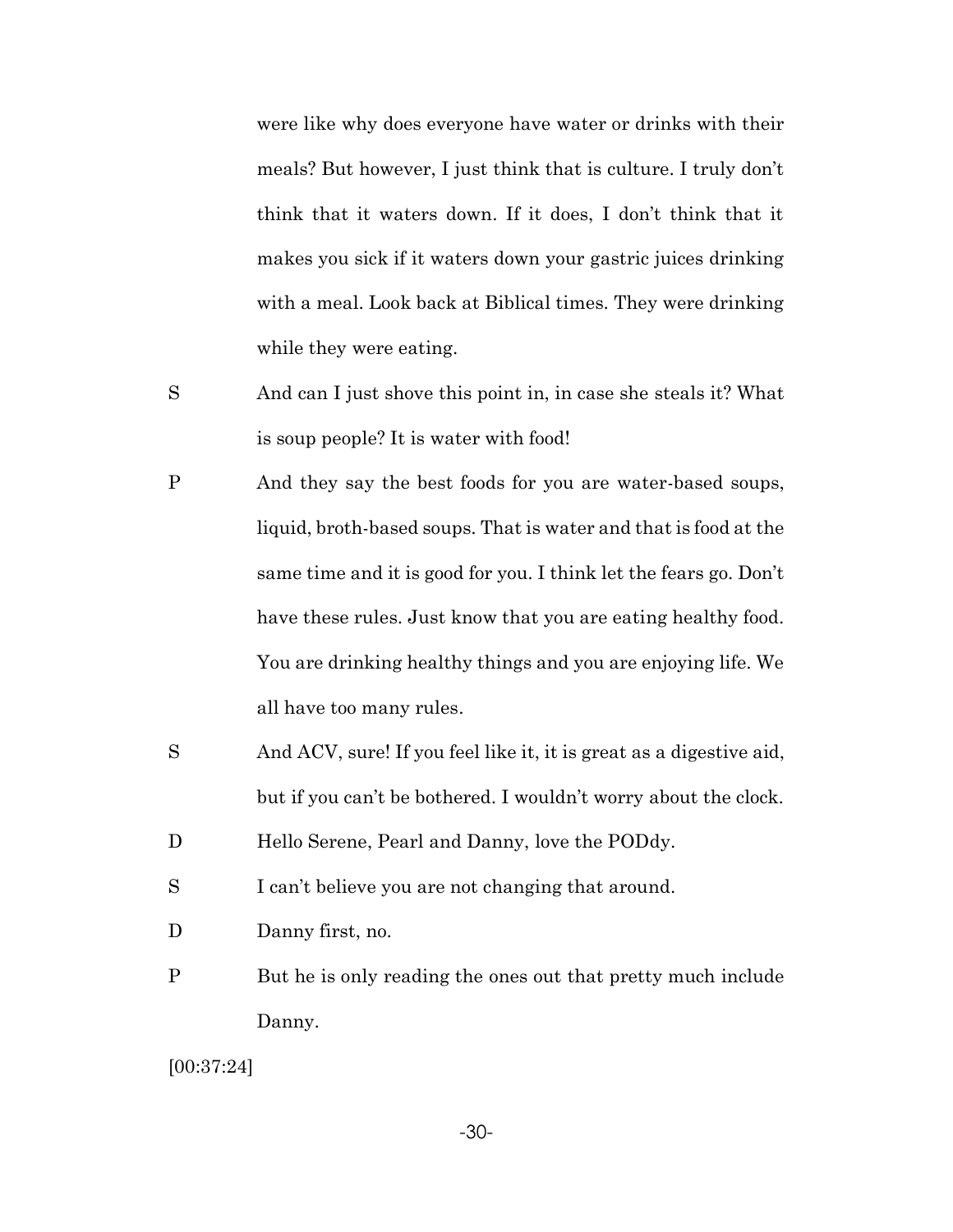D Yes, so pay attention.

S If you want your question read, include Danny.

- D Get me on a parenthesis and we might feature you. Hello Serene, Pearl and Danny. Love the Poddy. The dynamic between the sisters and Danny is truly golden. I have a question for you about vitamins. I am looking at adding vitamin B12 and Vitamin D to my diet. My questions are, if I am 100% on plan, am I getting all the vitamins that I need? Meaning, is it necessary to add vitamins at all? How do you select the right vitamin when so many seem to include all plant ingredients? I live in an area where winter is harsh, so I am wanting Vitamin D. Thanks in advance. She is secretly hoping you will pick this question, so she will hear you ladies say the word Vitamins.
- S Well, we say vitamins like normal people but Lesley, our coproducer...
- P What is this lady's name?
- D Jillian
- P Serene, we are fighting over this one. I will let you go first because I love you,
- S No, you go first Pearl. Oh, you love me, do you? Well then, I'll just serve you back and you can answer it.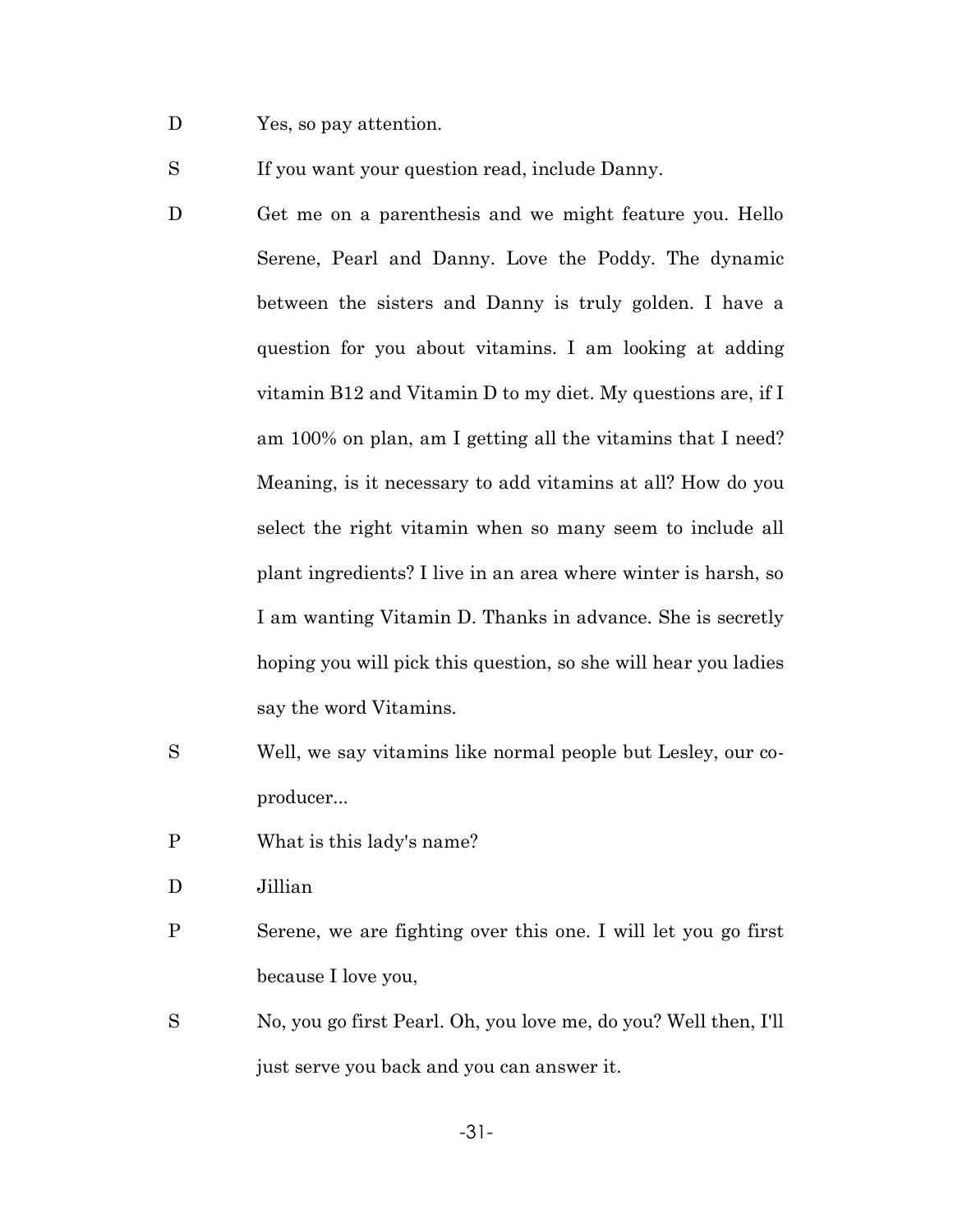[00:38:40]

- P I knew I was going to go first because I served it to her and she served it right back. Now, I have no guilt and I go first. We are so different. I want to address the Vitamin D one first. If you do live in a climate, you are not getting a lot of sun, yes. But be sure to take K2 with it. Vitamin D3 without K2 is not the best. But don't worry. Just go eat some Gouda cheese or something and you will be fine. You don't necessarily have to take the K2 formula but there is a lot of formulas out there with Vitamin D3 and K2 in them, but they are important to go together. Serene, do you want to take the, do we need a multivitamin question?
- S I don't necessarily think we do. I just feel like it is a money issue. Like, when we were poor, I didn't take anything extra, but I do now because I am nursing and pregnant pretty much all the time. So, I take a multivitamin. It is called Baby and Me Too. I take pastured liver because it has got the Vitamin D and the Vitamin A. So, I do whole foods also. But it is in a capsule, it is called Perfect.
- P One of these days Trim Healthy Mama is going to have a whole side that is just supplements. We have investigated doing a supplements line, but we haven't felt it is the right

-32-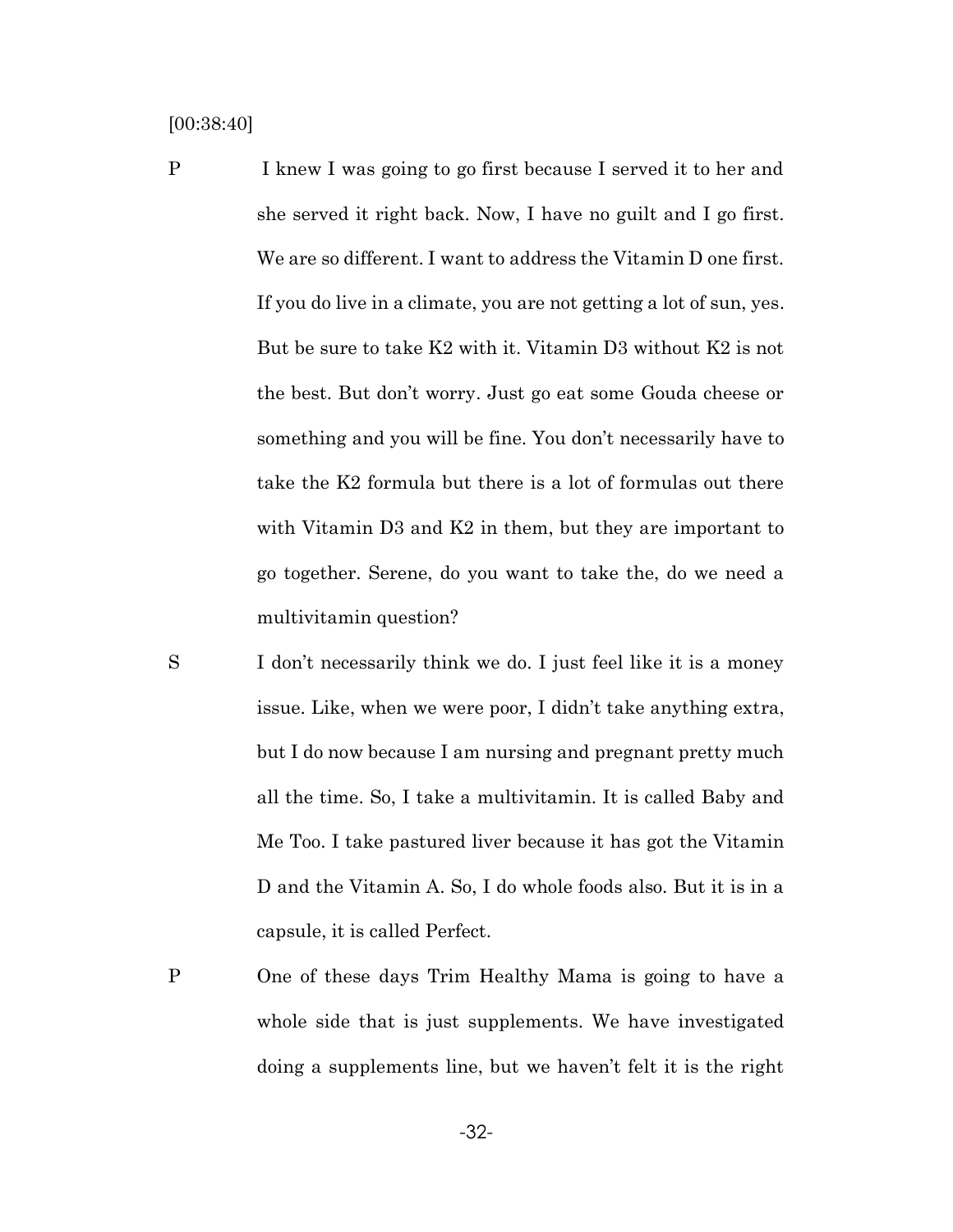time yet.

# [00:40:20]

| S | I feel like you are peeing a lot of supplements down. |
|---|-------------------------------------------------------|
| P | You are peeing a lot of supplements down the toilet.  |

- S I notice the colour of my supplement pee. It is coloured.
- D What colour?
- P It is the B5 in there that is colouring it though. I want to say this. There is not harm in supplementing. I don't think you should get the ones with all the additives. The whole food form of supplement is good. I don't think you have to feel like you are depleted without it. We are all so different. If you are eating a lot of greens, your fruits, your berries and you have got your meat, you are getting a bunch of stuff.
- S And you can say the soils aren't perfect and all that stuff. If you have the money for the supplement, go and get it. The thing is then we will just worry about the air, then we will just worry about the rain, then we will just worry about anything and the worrying is going to be worse than not supplementing.
- P If you have problems like maybe hair is falling out or something, if you know things are going on, supplement. But

-33-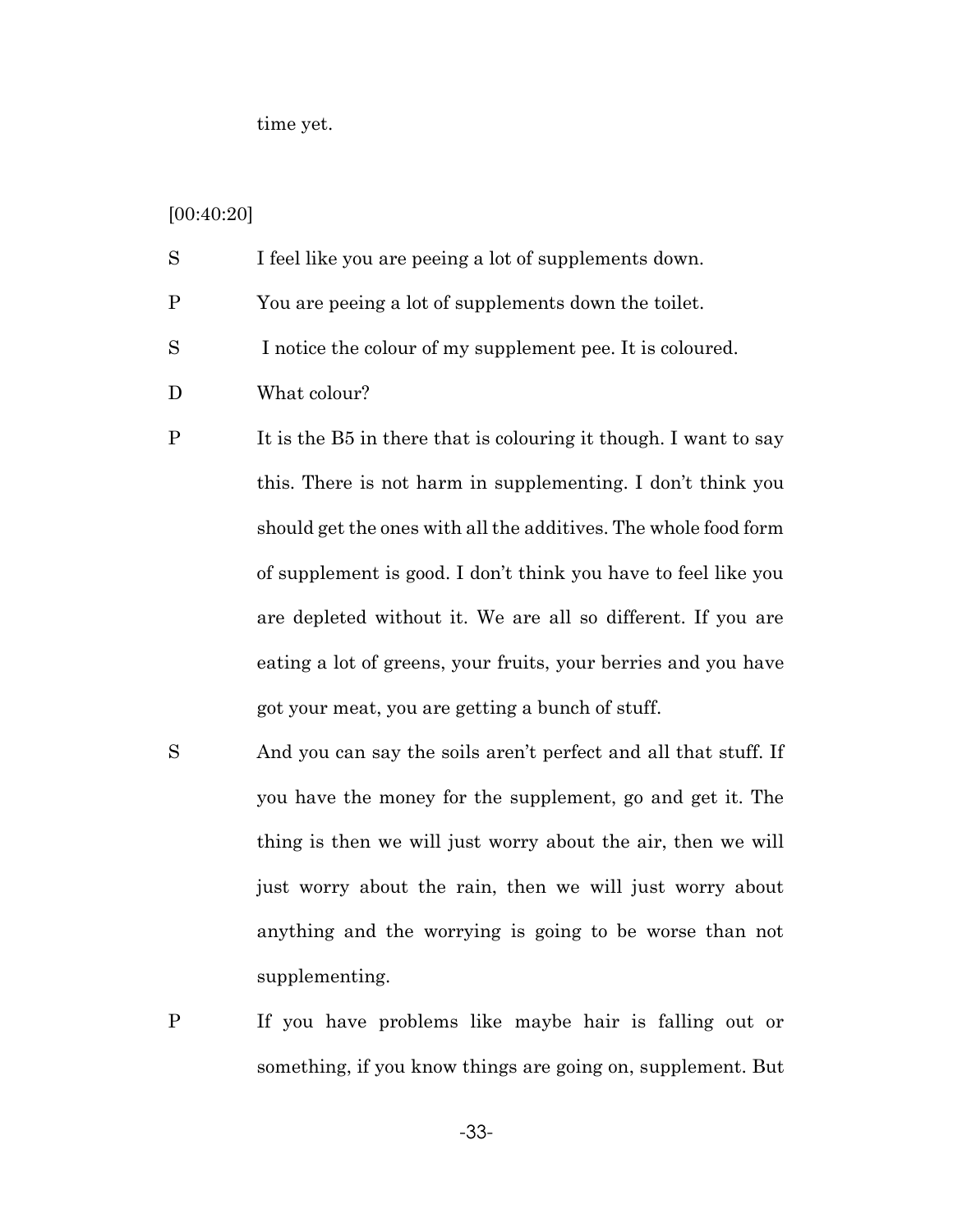if you are feeling great, why ruin a good thing? This is interesting. People can say what they want but I was recommended by a friend to go to this naturopath and she has this thing where she tests all your body functions. I don't know if you believe that or not, but you hold this magnet thing and there is a computer. But she tested all the levels of the minerals and vitamins in my body and she is like, I never see this, I never see this. And I was great. I said, So, I don't need a multi-vitamin or anything? And she is like, you must be having a great diet. I am like, well, thank you. But she is like, you are great. You have amazing minerals and vitamins. Now, I don't know if I am going to hold to the theory of how she tested me, but I am going with it. I am great. I don't take a multi right now. There might be times in my life when I take a Vitamin D3 and I take some other supplements for specific things that I care about.

D Christi writes: Hi THM Team. I am loving listening to the PODdy I read in a recent blog that erythritol is to be avoided at all costs because it can wreak havoc on the gut. Can Serene and Pearl take a minute to address this? Why is this so controversial? And can I feel good about feeding Sweet Blend to my family? Thank you so much for all you do.

-34-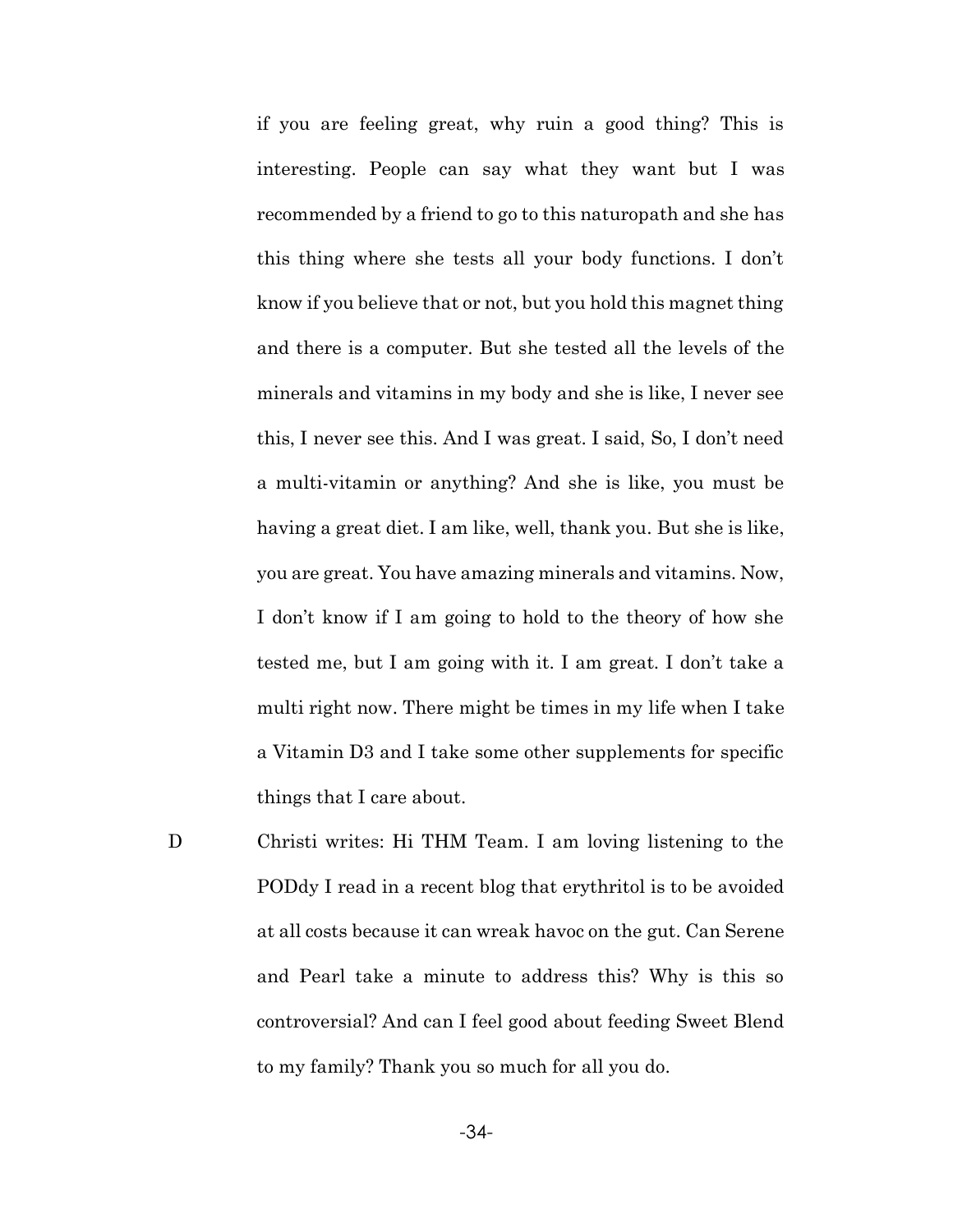- P Serene just threw this one at me.
- D Oh, she is like take it away, sister?
- [00:42:46]
- S I'll touch it, but I just want you to start.
- P The hard question she will throw at me. You know what? Blogs are so sensational because they want people to read them. There are good blogs and there is sensational blogs and I really think this is something that we all need to do our own study it. I have studied erythritol and obviously we would never promote something that we don't feel comfortable having in our own cupboards, eating ourselves and feeding to our own children. So, I can say that I am extremely comfortable with it. And Danny?
- D Yes
- S Danny here, he just puts his finger in these sweeteners and sprinkles it down his gullet.
- D I have upgraded. I take my little palm and I take the back and I shake left and right. And then get s little palmful and just horse it in like it is a candy.
- P Let us talk about the gut health issue though. Erythritol is a sugar alcohol. So, is xylitol. Some people react differently. We all react differently to things. Erythritol is in natural foods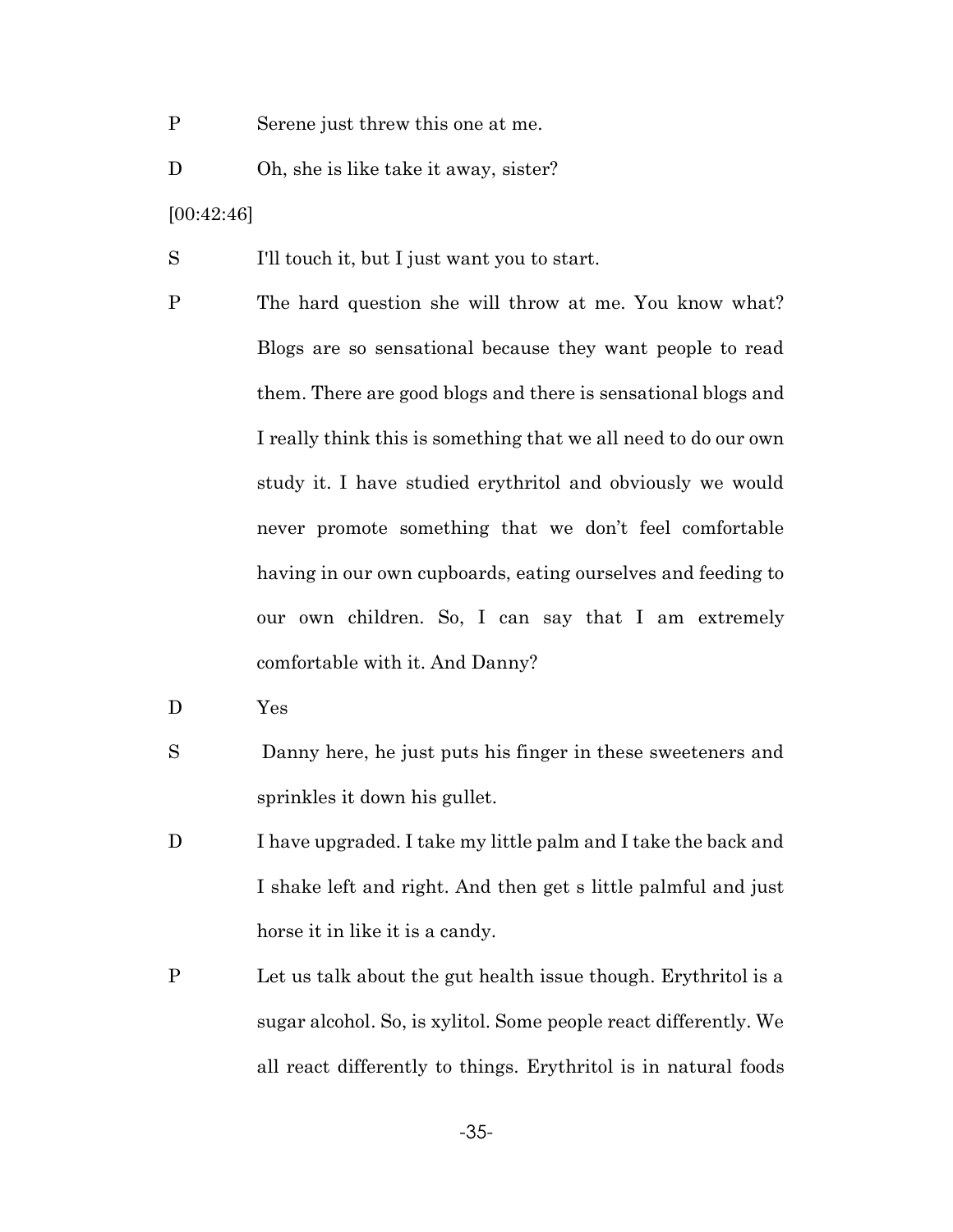like pears and things like that. It is a fermentation, but they make it by fermenting and it can affect some people's gut. They can get bloated or they feel like they have diarrhea. It doesn't do it to me. It doesn't do it to most people.

[00:44:05]

S It doesn't do it to me either.

- P And then Xylitol is a little even more. It can cause gut problems. Some people can't do it. And there is so many benefits to xylitol. So, you need to weigh that for yourself. We can't do a blanket statement saying Erythritol is good for everybody.
- S It is not a superfood. We don't have it in our diet as a super food. We have it in our diet so that we are not eating poisonous cake made out of sugar. We are having it in our diet, so we still celebrate, and we don't believe that it has great risk at all. We just don't think that it has incredible benefit.
- P But if it fills you with anxiety, let me just say this. If you are not filled with anxiety at the thought of raw honey or maybe coconut sugar more occasionally, go with that. Don't do it every day unless you have a very high metabolism.
- S Don't make a cake out of your honey though because that is too much.

-36-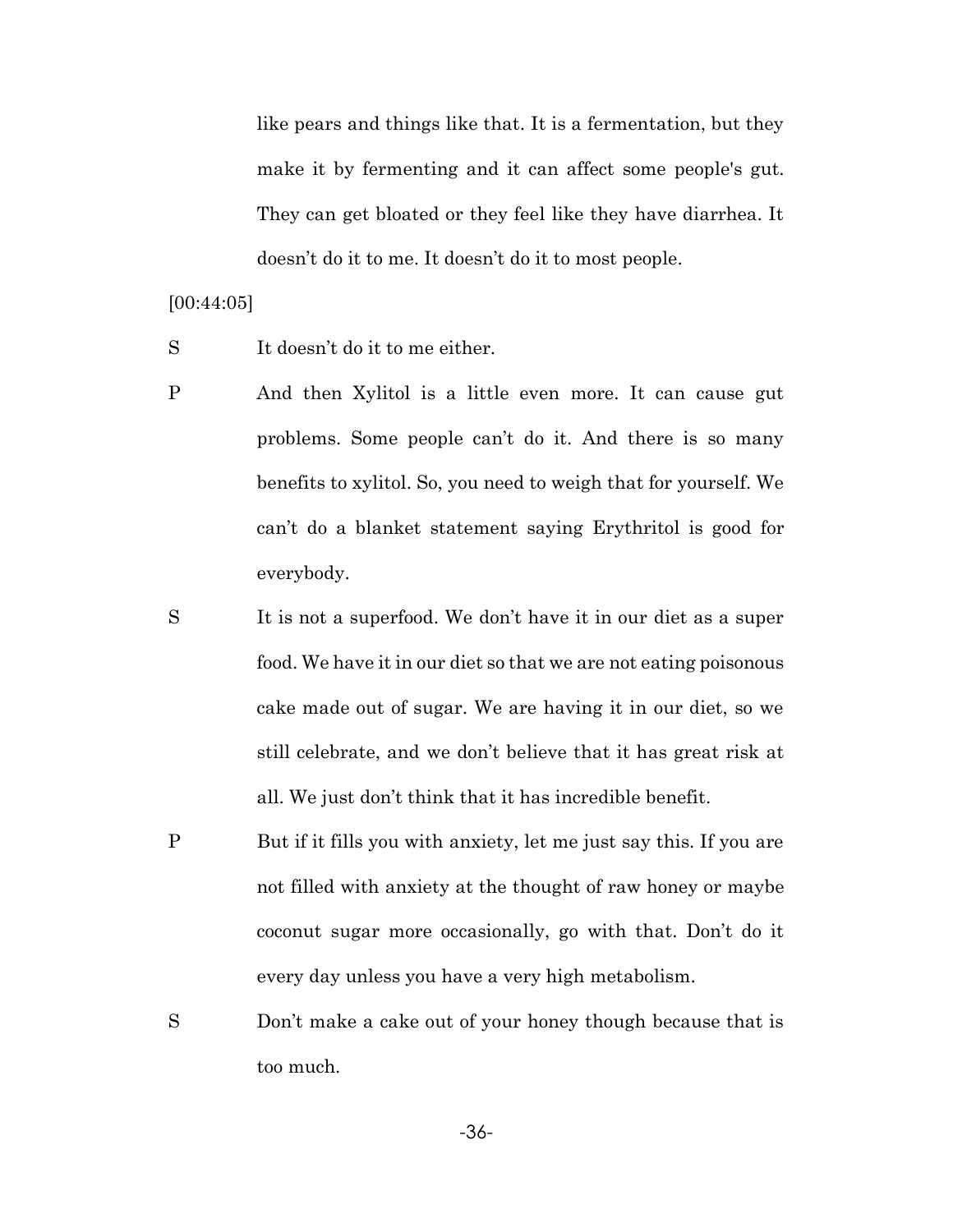- P But if you want a rare treat and you don't need sweet yummy things every day, do THM your way. It is okay.
- S What I mean is if you are having a muffin every afternoon for snack and it had honey in it every time and if you have weight issues probably not good...

[00:45:15]

- P It won't do you any favours.
- S But if you are at maintenance, then it is great. It is fine. Go ahead. I put raw honey on my toast a lot.

P Because it has got so many medicinal benefits

- D By the way, that was an NSV for me. Toast with butter and honey that became tastier than cake. Now, cake tastes like chemicals. like just a good old Kroger cake. But then you take some Ezekiel bread with butter and raw honey and it is like the best heavenly cake you will ever have.
- S One of my favorited lunches is my artisan sourdough bread which is like the bomb. Double toasted, crunchy in the toaster and then when it cools, because I don't want to wreck my raw manuka, then I put the raw manuka on it.
- P When you say Manuka, some people don't know what you are talking about.
- S A special kind of honey, the best, and then I put Nancy's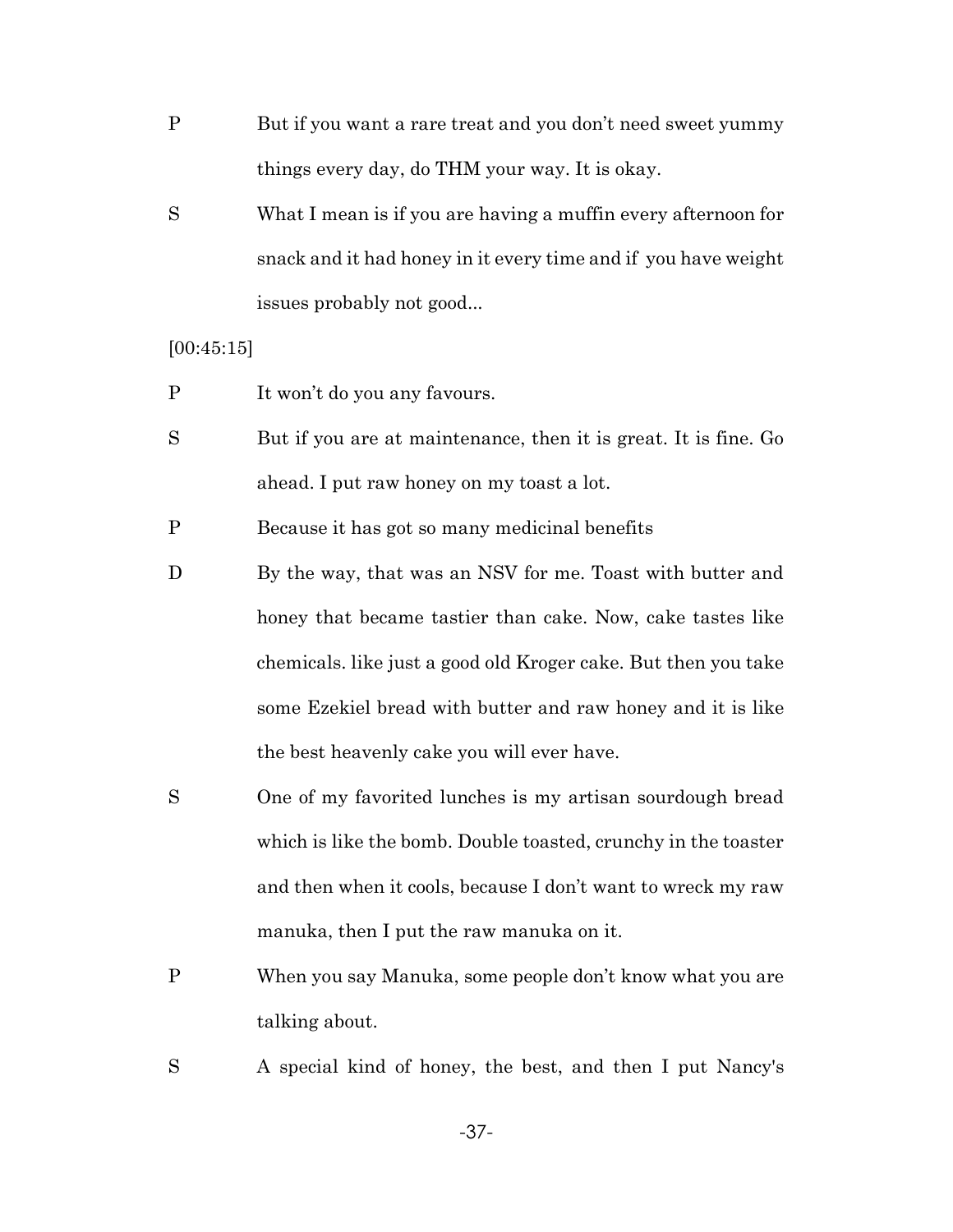cottage cheese 1% on it because it is specially cultured, and it is tangy.

- D That is your Mum, Nancy.
- S Then you sprinkle cinnamon on top. and then I sit down, and I have a little wedge of mango or a tangy fruit on the side, but it is all under 45 grams for all you counters. It is divine.

[00:46:45]

- D That sounds like something we would eat thousands of years from now in the future.
- S Do you know why I love it, because it reminds me of New Zealand. The Manuka honey and then the tangy little bit of fruit on the side. It is just like having a tea party with my Kiwi friends.
- D Next question, Shana B writes, you guys have so many cool things. Love you. But what is up with the new coaching program?
- P Does she say if she wants a coach or she wants to be a coach?
- D She said what is up with the new coaching program?

P I guess we can explain it all. Shana, this coaching program we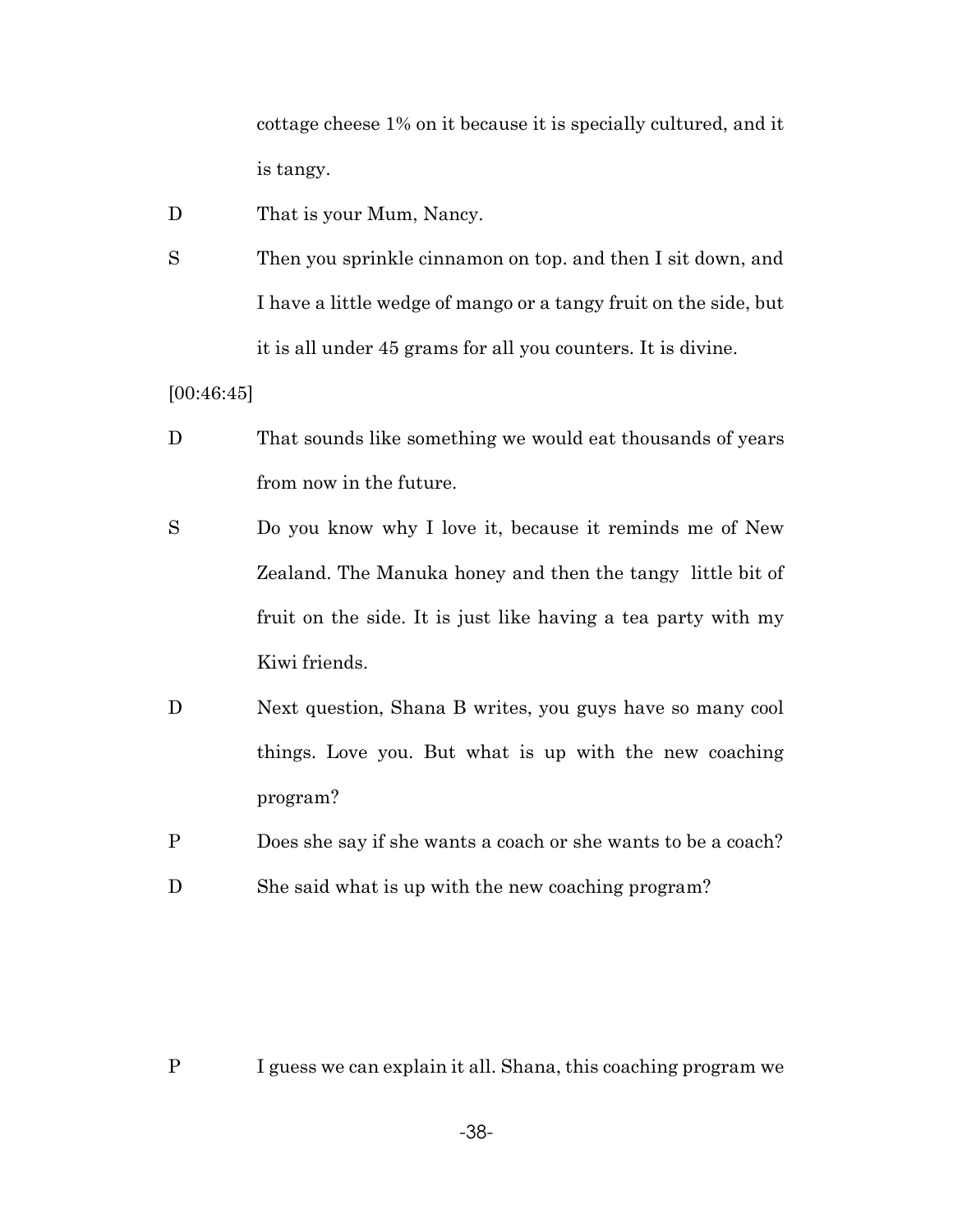have been working on for so long. We did finally launch it. Danny, you remember in the early days when we said we need a coaching program because we got so many people coming to us and saying I want to do a group and I want to teach the plan in my church. Or I want to gather some ladies in my home and I want to teach them about Trim Healthy Mama. Or they already were. Or they say how should I do it? Ladies also wanted to carry the products and get little discounts, so they can resell them. It was huge. And then we had people who want to charge to be a Trim Healthy coach without being certified so they were teaching it in all different ways we didn't want the plan to be to taught in.

[00:47:57]

- S We didn't want it to go rogue to the point that it would change.
- P It was Trim Healthy Mama, or this person teaches it, rules, rules, or it is all about the numbers. We wanted the purity of the plan to be taught in the way Serene and I created it. We didn't want it to be turned into something completely different. so, we knew we had to create this whole curriculum. This is a certification, this coaching progrram. For those who want to be coaches and we have had many tell us, please just let me be a coach. I want to do this. I have a passion.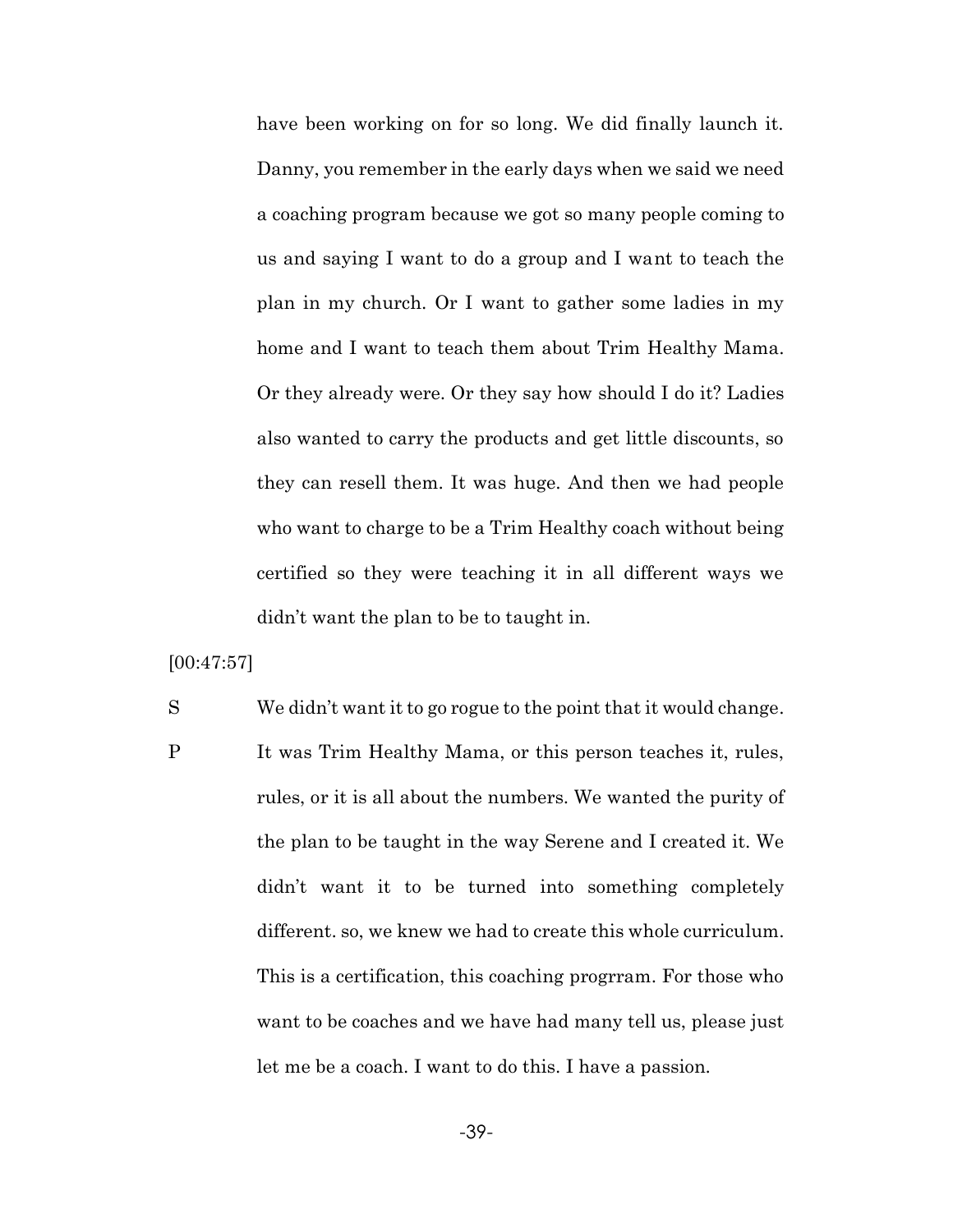- S And there is a little more training than just the book alone because it is kind of like how to deal with people with different issues, with hormonal issues. What do you say when people when people are stuck? And what do you say in many hard scenarios?
- P How do you coach someone who is brand new to the plan and feels overwhelmed and feels they need hand holding? Some things you can't teach in a book, like taking someone into a grocery store and walking around the cart and saying, you can buy this and there is that. Or going into their home and saying, this is how I make Eggroll In A Bowl. Watch me. You can do this.

[00:49:16]

- D That would be massive for a lot of people, to have a customized plan for them.
- S Let's face it, Danny some people don't read the book and I love the reading part.
- D I have got to chime in on this because I didn't read the book and I had two the best coaches in the program telling me stuff. So, your input into my life has been massive. It was a game changer from failure to success.

-40-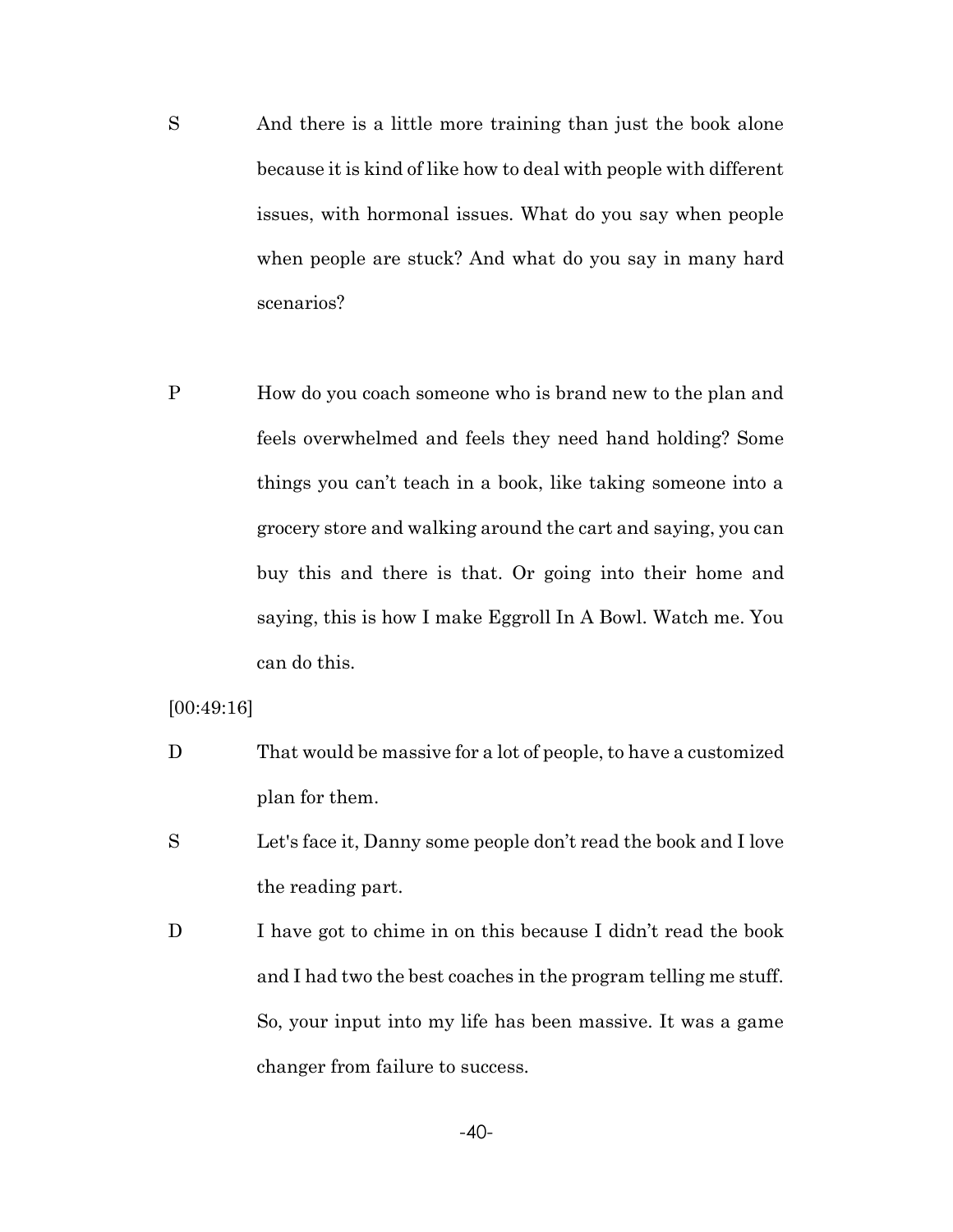- P How many times did I tell you to read the book?
- S Some people are visual learners.

P They are. And we always said to people, you don't have to buy into this. We never wanted to make it a multi-level marketing thing. Although nothing against that. There are some great products in multi-level marketing. I am not against that. I love that people can earn money that way. But we didn't want that for Trim Healthy Mama. When we thought about a coaching program we are like, no, we are not going to receive any money that coaches receive from their clients. It is going to be all them. they can run this as their own business.

[00:50:21]

S We don't get a red cent and we don't want.

P But we want it to be taught with purity. So, finally the program is launched, and I think coaches are amazing. They have support groups; resources and our coaches are amazing. So, I think if you want to be a coach, it is not for everyone because it is for self-starters. It's for people with a passion' for helping others.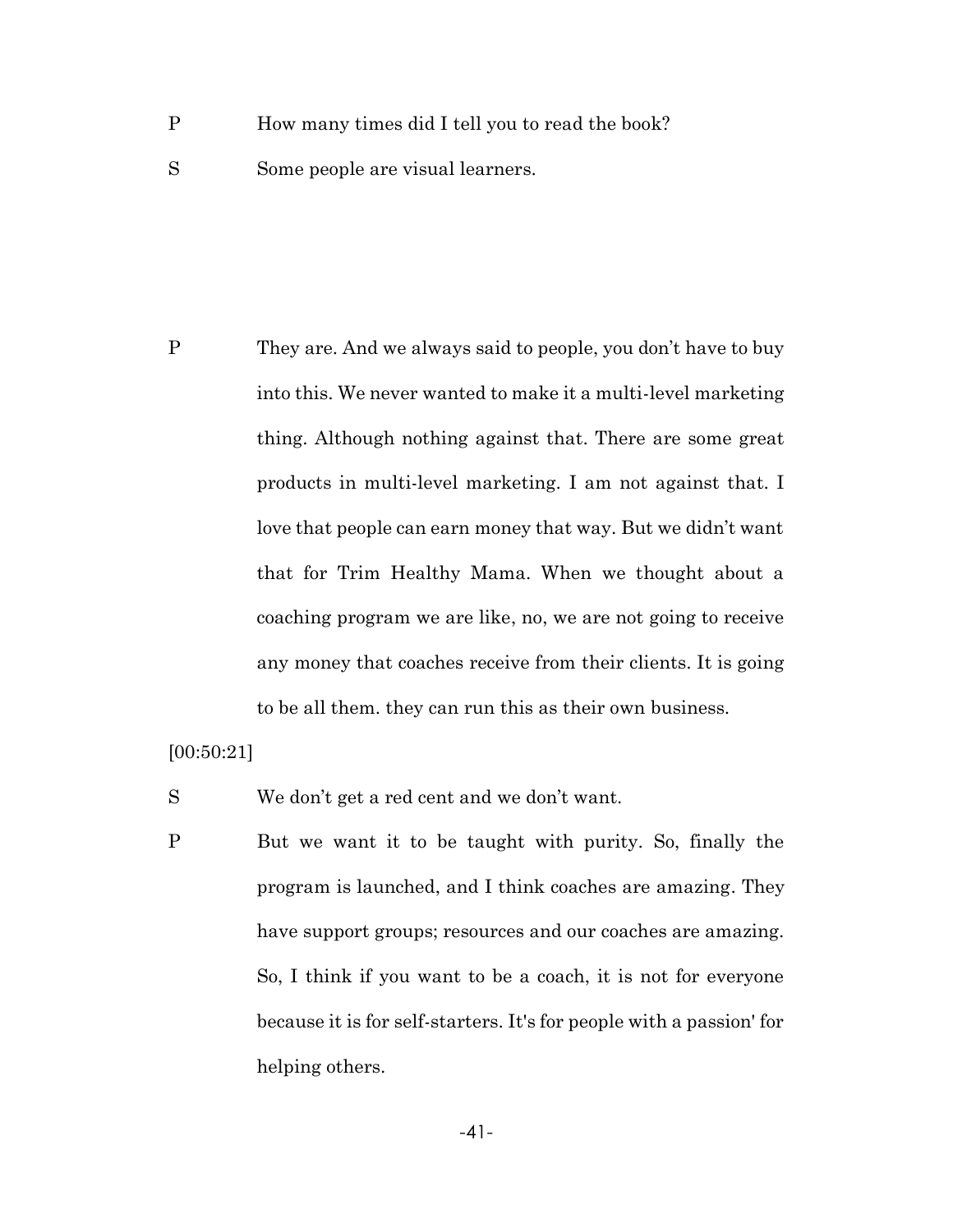- S You can become a coach and coach just two people in four years. Or you can become a coach and have a jolly flooded business that you are doing full-time.
- P Serene and I are home buddies, so, we have had so many people ask us, Serene, Pearl, when are you doing a retreat? Or come here and speak. Or Serene and Pearl, I need you to come to my own and let us do something. And we are like no, we are here with our families, we'll do a PODdy. But coaches can do this. Coaches can give retreats. Coaches can go and speak. We have given them our blessing. You present Trim Healthy Mama. You teach it the right way. So, it can be as big as a coach eats it to be or as small. There is no pressure. Now, on the other side of it Shana. I don't know if you are asking if you need a coach. Are you looking for someone to hold your hand? We do have the directory on our website. We get more and more coaches all the time, so you look for someone in your area if you want someone in person.

[00:51:52]

D There is a list on our site.

P Yes, and they all have their bio and everything. And then if you want someone in your area to come to your house or to meet at the park with your kids or anything, you could do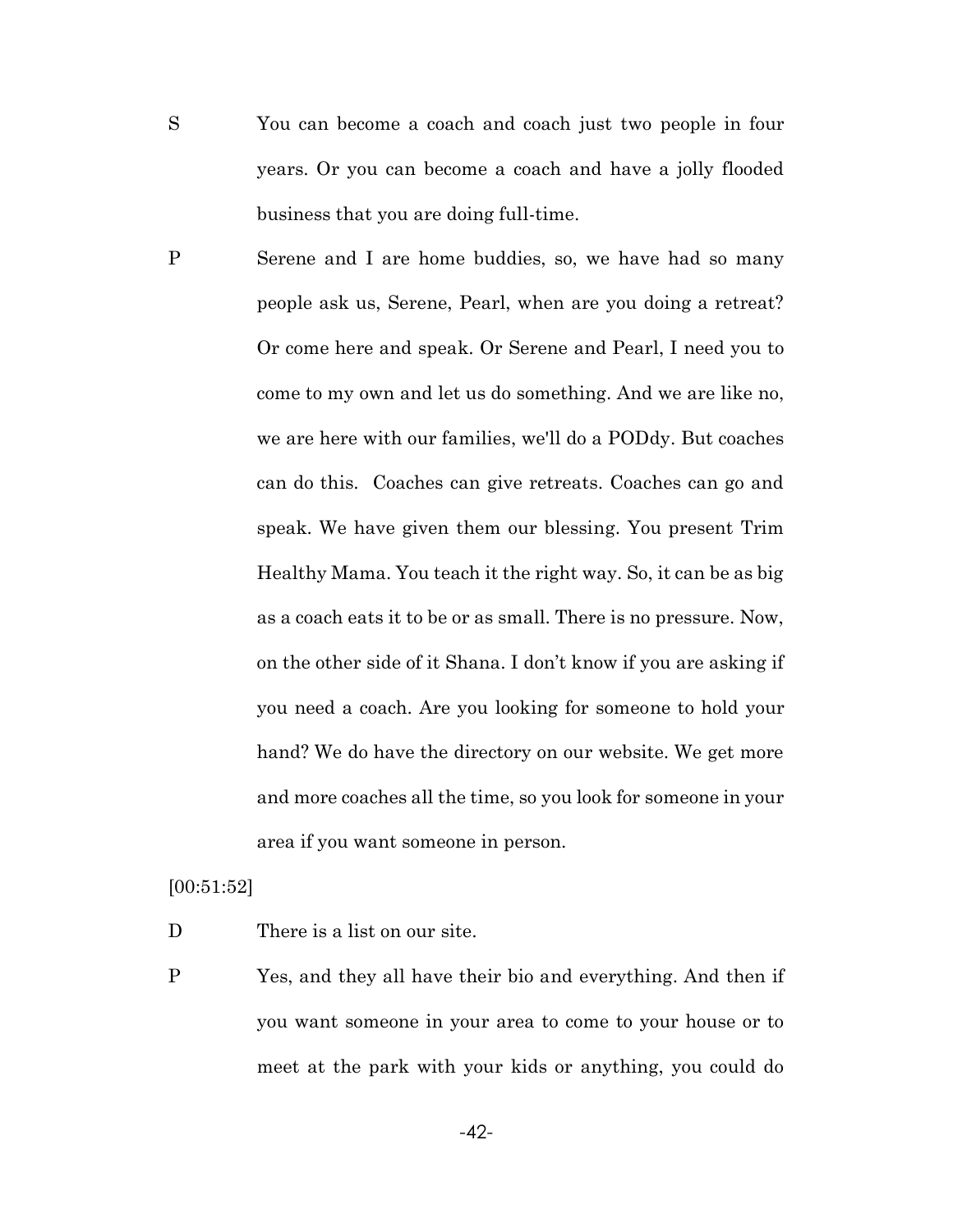that. Or you could be coached online or through phone calls.

- S Right and everyone gets to charge what they want. We have given suggestions. You can find a cheaper coach or a more expensive coach or you can be a coach that charges more or charges less.
- P It is interesting, some people are doing the coaching curriculum, not even to become a coach. They want to do just because it is like a university of Trim Healthy Mama. To learn the ins and outs and to take the exams. And they are just like, I just want to dive in.

S Sorry, you go Danny.

D No, it is your show. I have more of a recap question anyways. [00:52:42]

- S I was just saying, two people that I have just recently seen become a coach, wanting to investigate becoming a coach, they haven't finalized yet. One is super-duper excited to become a full-on entrepreneurial. The other person just wants to get it just in case because she tells people about it for free. She is like, just in case somebody wants to pay me, I will have all the officiations.
- P I don't think this stops the natural expression of the enthusiasm of people saying I'm on Trim Healthy Mama,

-43-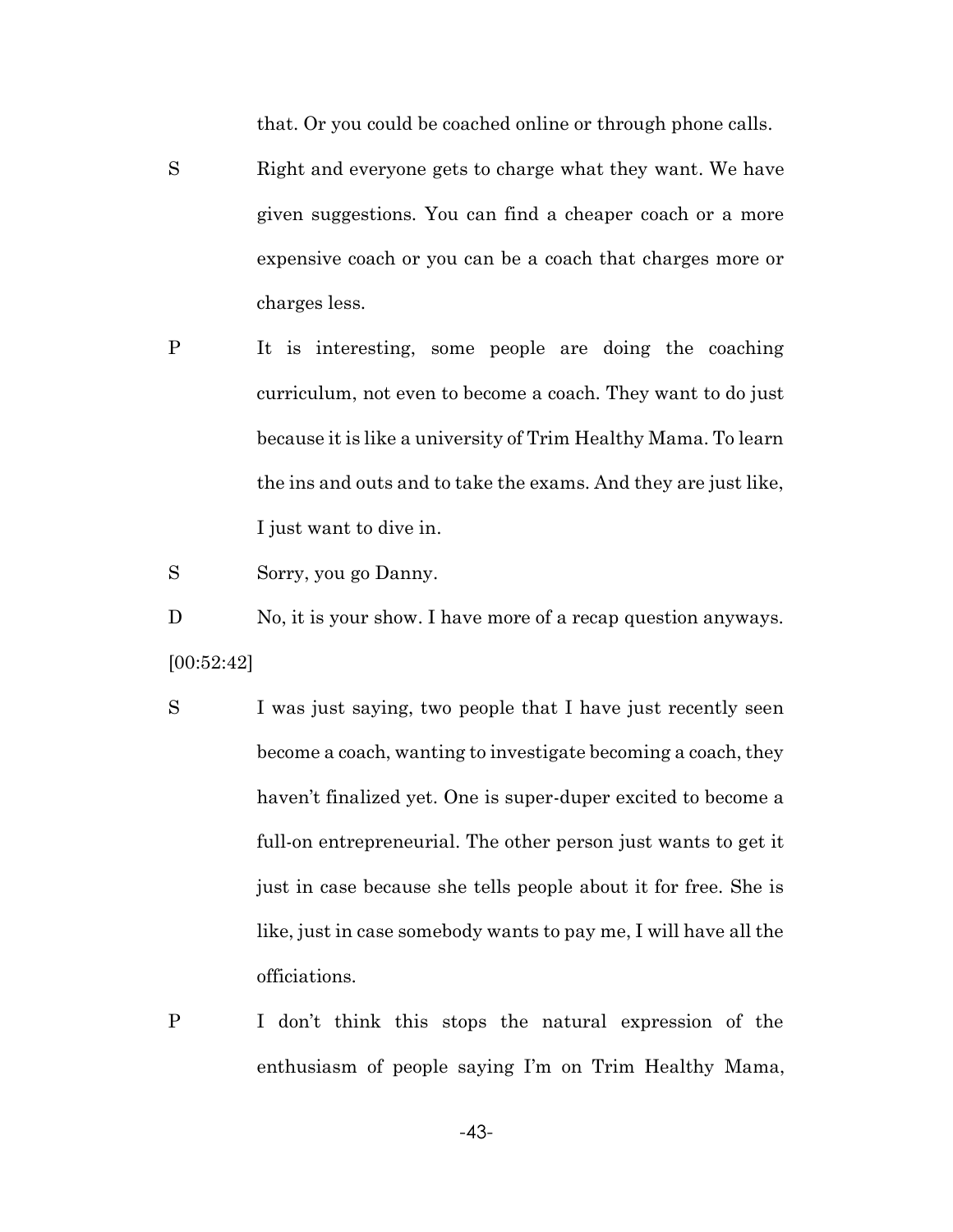you've got to try it. Because so many people have work, they are busy, they don't want to do this as a career, they don't want to charge, they just want to share. And that is fine. Nothing is going to change.

- S But sometimes you come across somebody who actually needs to pay because they are only really going to do it if they put some sweat in the game.
- P That is right.
- D So, what I am hearing is, if you often get phone calls and people asking you, please explain THM to me, please guide me or what is your advice, give me counsel, coaching may be for you. If you, on the other hand, find yourself making phone calls to people saying can you please explain to me, you might need to get under our directory and find a coach to help you.
- P Exactly, and I think, to become a coach it is a certification, it is like becoming a therapist. So, it is an outlay of money, but it is very, very, reasonable for certifications. Most of them are \$1000 or more.

[00:54:13]

S I was just talking to someone the other day who was going to become a coach for little babies between six months to four years old to teach them how to swim. It was thousands, not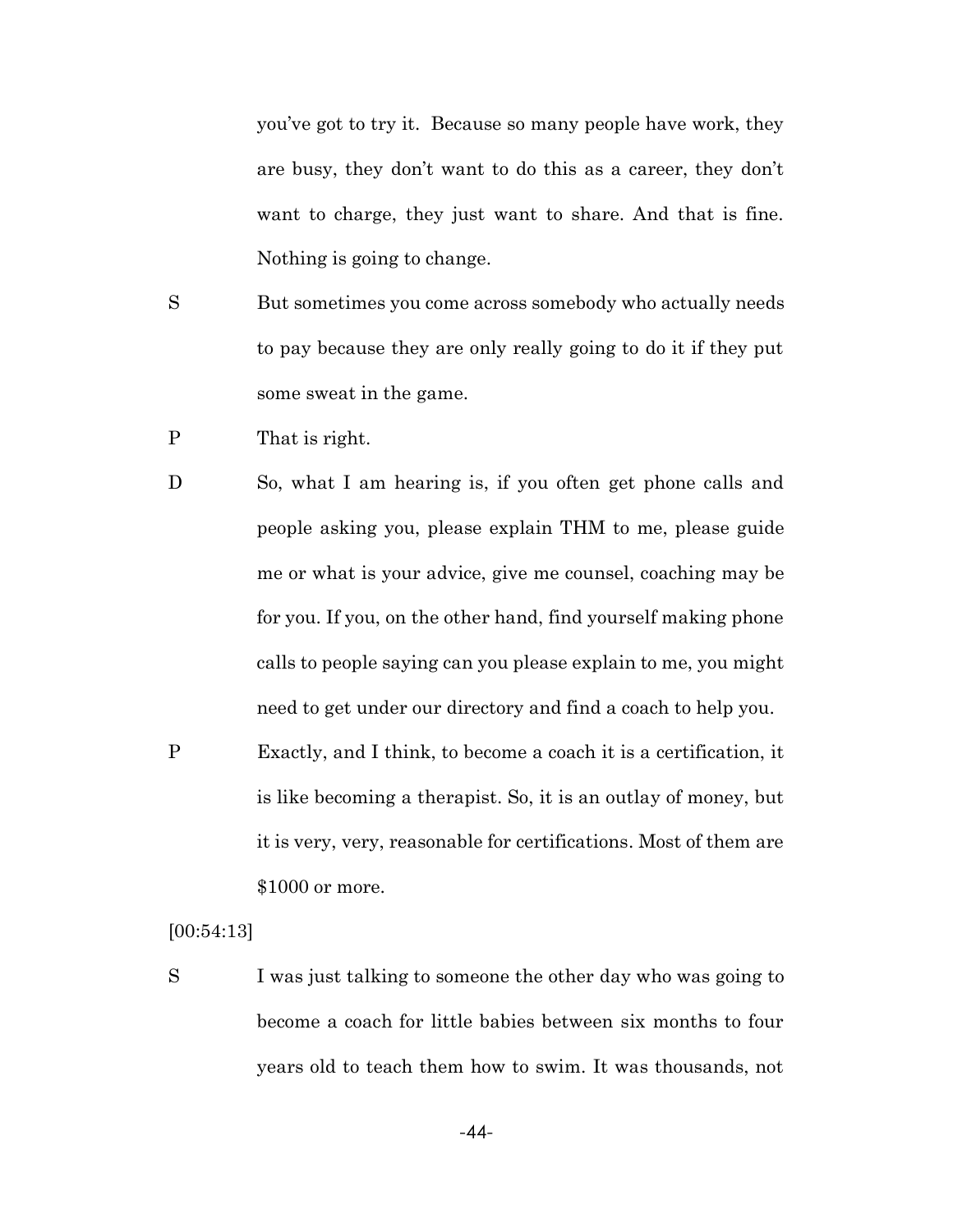small thousands.

- P So, to become a coach is \$450. You may have to save for that. Maybe it is not for you, but it is very, very reasonable. John, you are looking like you have something to say?
- S Has anyone notice that when John has something to say he peers over his Mac like a wise old owl and he kind of hoots from side to side?
- J You guys wouldn't bring this up because you are far too humble and kind, not that I am not humble and kind but what I did want to say is that we have gotten some feedback on the price. And I realize that to the people that don't understand what went on behind the scenes, there are three plus years of a team of people working on what it took to pull this program together. And just a lot went into this.
- P I don't know when we will ever recoup but that is beside the fact.

[00:55:37]

- J Yes, that is not what I am saying. You guys would have never brought that up from a financial standpoint.
- S We did not do this for money.
- J But to Serene's point, my wife, years ago, she got certified to go into cranio-sacral massage for infants. And I think we were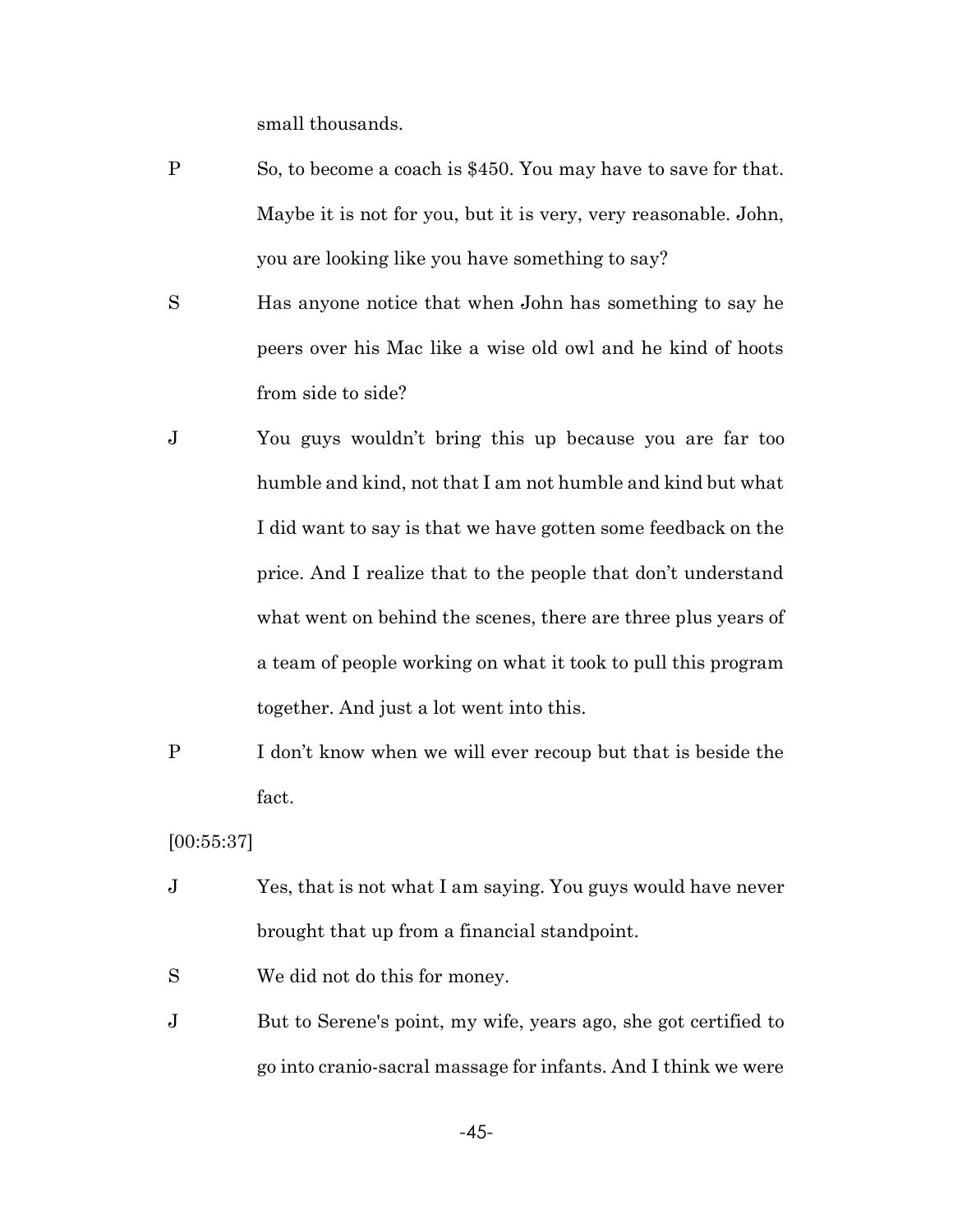almost \$4000 into that certification. And so, I just kind of wanted to defend that we have put an awful lot into this program. it is a good, solid program, there is good people that have spent 3+ years working on it.

- P And now we employ people full-time just to take care of it.
- J There is easily half a dozen people that literally that is their job, supporting this program. So, it is good stuff.
- P Very proud of it and John you worked so hard on this project for three and a half years. Danny was involved in the very beginning with forming the ideas and Serene and I with Kris, our Head Coach.

S Yes, you will meet Kris when you take the course.

P Jessica and Stephanie some of our ladies behind the team [00:56:34]

- J Great great team, Esther, Cindy, Jaque, a bunch of people behind the scenes just. It literally has taken a team to pull this together. So, good stuff.
- P We are going to end with this

J Danny here is your mic back. Sorry, brother.

S He's eating.

D I was just pigging out on watermelon. We hope we have answered as many questions as we could have, and we are so

-46-